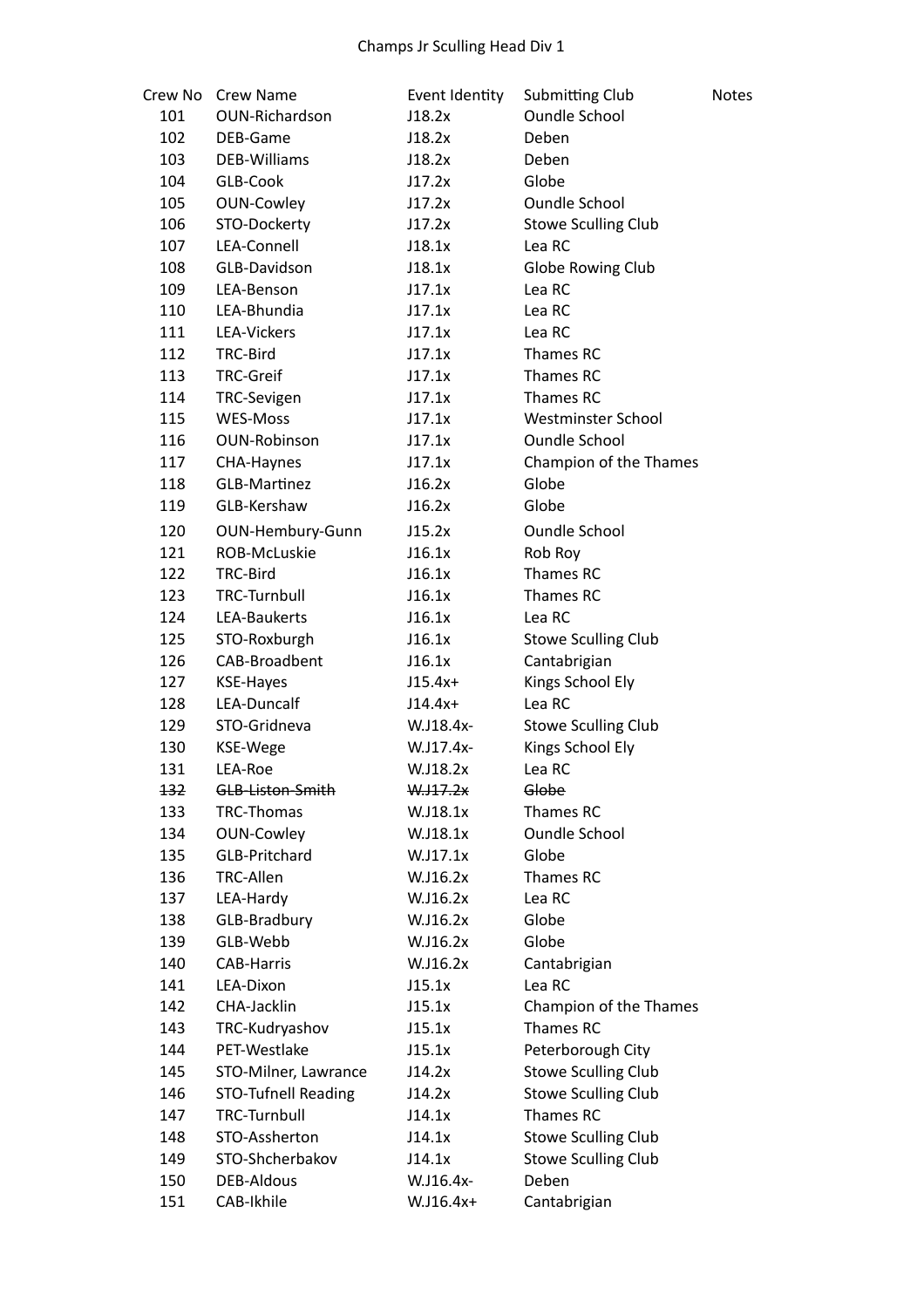## Champs
Jr
Sculling
Head
Div
1

| 152 | <b>CAM-Black</b>        | $W.J16.4x+$ | Cambridge City RC           |
|-----|-------------------------|-------------|-----------------------------|
| 153 | DEV-Jarvis              | $W.J15.4x+$ | Devil's Elbow RC            |
| 154 | KSE-Openshaw            | W.J15.2x    | Kings School Ely            |
| 155 | TRC-Hodgkin             | W.J15.2x    | Thames RC                   |
| 156 | OUN-Van de Braak        | W.J15.2x    | <b>Oundle School</b>        |
| 157 | TRC-Munyard             | W.J15.2x    | Thames RC                   |
| 158 | <b>BGS-Marlow-Gilks</b> | $W.J14.4x+$ | <b>Bedford Girls School</b> |
| 159 | <b>BGS-Litchfield</b>   | $W.J14.4x+$ | <b>Bedford Girls School</b> |
| 160 | GLB-Bradbury            | $W.J14.4x+$ | Globe                       |
| 161 | <b>CHA-Parsons</b>      | W.J14.4x+   | Champion of the Thames      |
| 162 | CAB-Sutcliffe           | $W.J13.4x+$ | Cantabrigian                |
| 163 | TRC-Gallagher           | W.J15.1x    | Thames RC                   |
| 164 | TRC-Havelock-Allan      | W.J15.1x    | Thames RC                   |
| 165 | TRC-Wollny              | W.J15.1x    | Thames RC                   |
| 166 | <b>OUN-Pathak</b>       | W.J15.1x    | <b>Oundle School</b>        |
| 167 | <b>OUN-Doshi</b>        | W.J15.1x    | <b>Oundle School</b>        |
| 168 | PET-Parker              | W.J15.1x    | Peterborough City           |
| 169 | PET-Firoozmand          | W.J15.1x    | Peterborough City           |
| 170 | HLS-Hart                | W.J15.1x    | <b>Hollowell Scullers</b>   |
| 171 | <b>KSE-Taylor</b>       | W.J14.2x    | Kings School Ely            |
| 172 | CAB-Finlayson           | W.J14.2x    | Cantabrigian                |
| 173 | STO-Courtenay           | W.J14.1x    | <b>Stowe Sculling Club</b>  |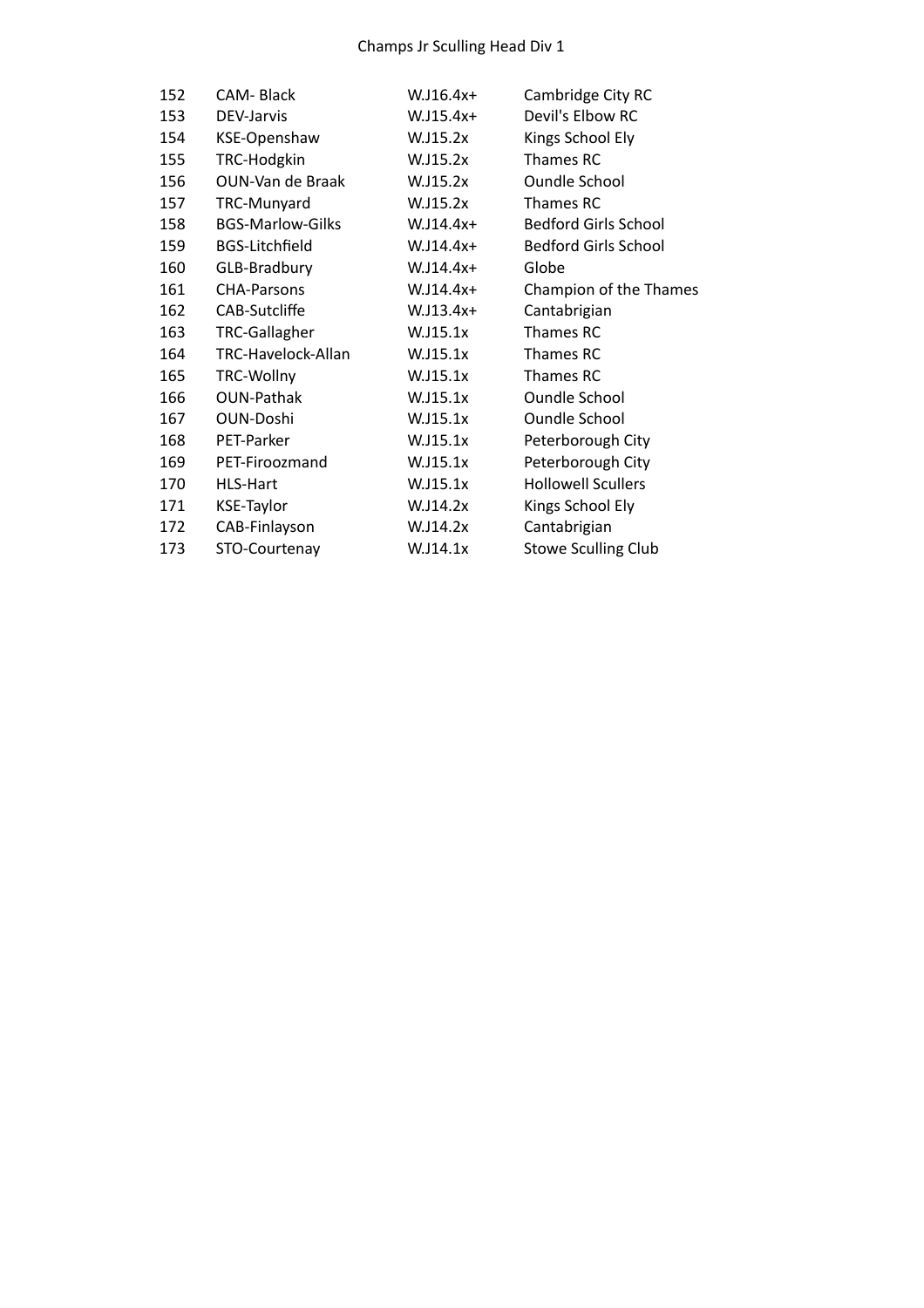| Crew No | <b>Crew Name</b>          | Event Identity | <b>Submitting Club</b>     | <b>Notes</b> |
|---------|---------------------------|----------------|----------------------------|--------------|
| 201     | <b>BRX-Crowley</b>        | $J17.4x-$      | Broxbourne RC              |              |
| 202     | OUN-Clayton               | $J17.4x-$      | <b>Oundle School</b>       |              |
| 203     | CAB-O'Dell                | J16.4x-        | Cantabrigian               |              |
| 204     | <b>TRC-Greif</b>          | J18.2x         | Thames RC                  |              |
| 205     | TRC-Bird                  | J18.1x         | Thames RC                  |              |
| 206     | ABN-Casey-Rerhaye         | J18.1x         | Abingdon RC                |              |
| 207     | DEB-Game                  | J18.1x         | Deben                      |              |
| 208     | DEB-Eadie                 | J18.1x         | Deben                      |              |
| 209     | CNN-Taylor-Crush          | J17.2x         | Cambridge 99               |              |
| 210     | <b>CNN-Martin</b>         | J17.2x         | Cambridge 99               |              |
| 211     | LEA-Throssell             | J17.2x         | Lea RC                     |              |
| 212     | TRC-Bird                  | J16.2x         | Thames RC                  |              |
| 213     | STO-Parsonson             | J16.2x         | <b>Stowe Sculling Club</b> |              |
| 214     | <b>TRC-Storey</b>         | J16.1x         | Thames RC                  |              |
| 215     | TRC-Johnson               | J16.1x         | Thames RC                  |              |
|         |                           |                |                            |              |
| 216     | STO-Anderson              | J16.1x         | <b>Stowe Sculling Club</b> |              |
| 217     | GLB-Liston-Smith          | $W.117.4x-$    | Globe                      |              |
| 218     | <b>CAM-Potterill</b>      | W.J16 4x-      | Cambridge City RC          |              |
| 219     | <b>BRX-Taylor</b>         | W.J18.1x       | <b>Broxbourne RC</b>       |              |
| 220     | DEB-Stocker               | W.J18.1x       | Deben                      |              |
| 221     | DEB-Stockton              | W.J18.1x       | Deben                      |              |
| 222     | CAM-McWilliam             | W.J18.1x       | Cambridge City RC          |              |
| 223     | <b>OUN-Cowley</b>         | W.J18.2x       | <b>Oundle School</b>       |              |
| 224     | STO-Bartolome, Wild       | W.J18.2x       | <b>Stowe Sculling Club</b> |              |
| 225     | ABN-Langdale              | W.J16.2x       | Abingdon RC                |              |
| 226     | <b>TRC-Thomas</b>         | W.J17.1x       | Thames RC                  |              |
| 227     | CAB-Wilson                | W.J17.1x       | Cantabrigian               |              |
| 228     | CNN-Moody                 | W.J17.1x       | Cambridge 99               |              |
| 229     | <b>TRC-Grussing</b>       | W.J17.1x       | Thames RC                  |              |
| 230     | <b>LEA-Willers Moore</b>  | W.J16.1x       | Lea RC                     |              |
| 231     | TRC-Allen                 | W.J16.1x       | Thames RC                  |              |
| 232     | <b>TRC-Carter Edwards</b> | W.J16.1x       | Thames RC                  |              |
| 233     | <b>OUN-Stowers-Veitch</b> | J15.2x         | <b>Oundle School</b>       |              |
| 234     | CAB-Austin                | J15.2x         | Cantabrigian               |              |
| 235     | PET-Westlake              | J15.2x         | Peterborough City          |              |
| 236     | PET-Parker                | J15.2x         | Peterborough City          |              |
| 237     | CAM -Jacklin              | J15.2x         | Cambridge City RC          |              |
| 238     | LEA-Le Lannou             | $J15.4x+$      | Lea RC                     |              |
| 239     | <b>TRC-Williams</b>       | $J14.4x+$      | Thames RC                  |              |
| 240     | STO-Courtenay, Cowley,    | $J14.4x+$      | <b>Stowe Sculling Club</b> |              |
| 241     | <b>OUN-Blackmore</b>      | J15.1x         | <b>Oundle School</b>       |              |
| 242     | LEA-Cooper                | J14.2x         | Lea RC                     |              |
| 243     | TRC-Fahy                  | J14.2x         | Thames RC                  |              |
| 244     | <b>CAB-Davies</b>         | J14.2x         | Cantabrigian               |              |
| 245     | CHA-Radic                 | J14.2x         | Champion of the Thames     |              |
| 246     | PET-Westlake              | J14.2x         | Peterborough City          |              |
| 247     | STO-Tufnell               | J14.1x         | <b>Stowe Sculling Club</b> |              |
| 248     | STO-Reading               | J14.1x         | <b>Stowe Sculling Club</b> |              |
| 249     | <b>KSE-Parry</b>          | $J13.4x+$      | Kings School Ely           |              |
| 250     | <b>KSE-Gale</b>           | $J13.4x+$      | Kings School Ely           |              |
| 251     | TRC-Ball                  | W.J15.4x+      | Thames RC                  |              |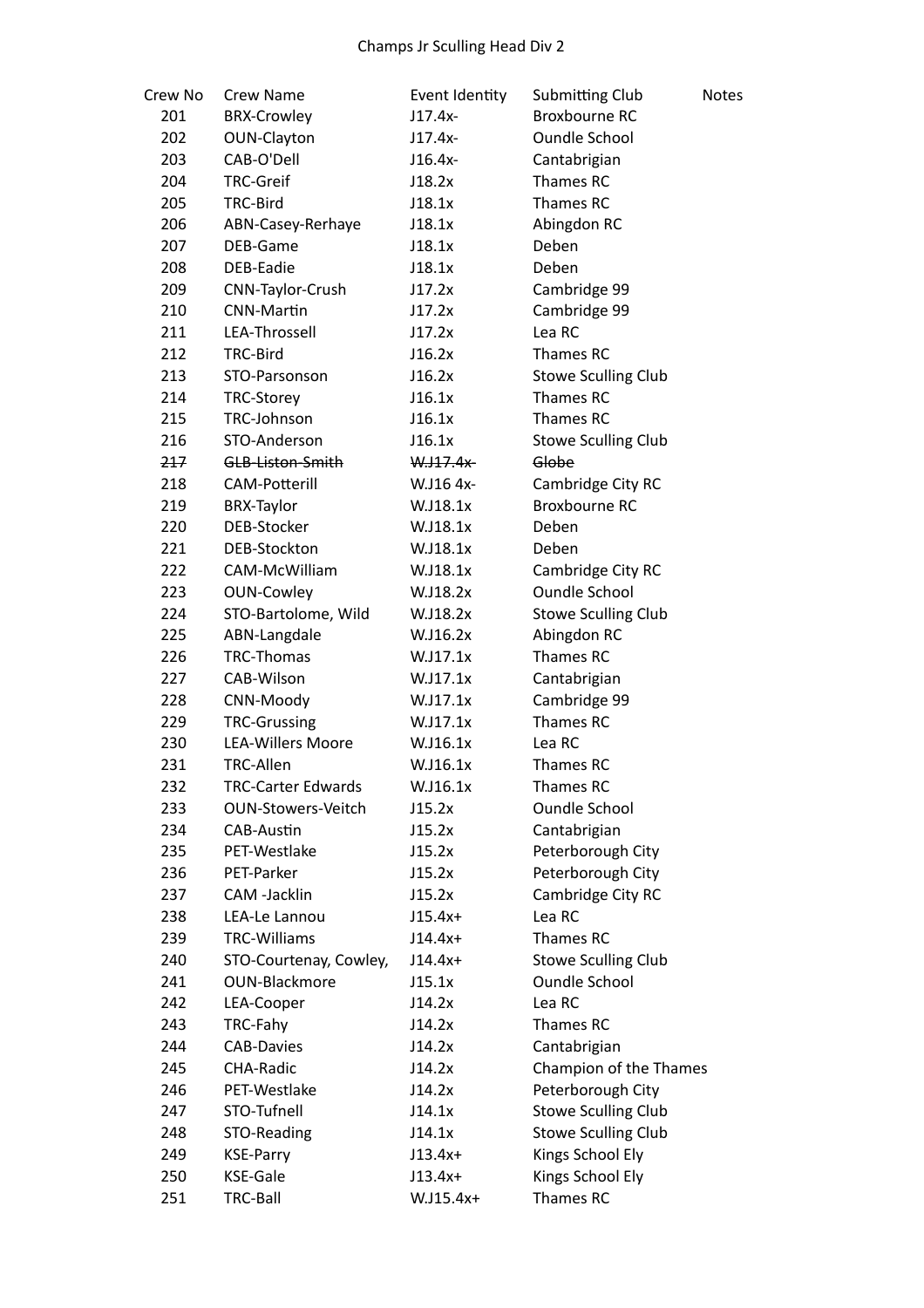| 252 | <b>BGS-English</b>   | W.J14.4x+   | <b>Bedford Girls School</b> |
|-----|----------------------|-------------|-----------------------------|
| 253 | <b>BGS-Wallace</b>   | $W.J14.4x+$ | <b>Bedford Girls School</b> |
| 254 | ABN-Burt             | W.J14.4x+   | Abingdon RC                 |
| 255 | CAB-Cray             | $W.J14.4x+$ | Cantabrigian                |
| 256 | CAM-Redfern          | W.J14.4x+   | Cambridge City RC           |
|     | STO-Gridneva, Fusco- |             |                             |
| 257 | House                | W.J15.2x    | <b>Stowe Sculling Club</b>  |
| 258 | DEV-Dale             | W.J15.2x    | Devil's Elbow RC            |
| 259 | OUN-O'Dea            | W.J15.2x    | <b>Oundle School</b>        |
| 260 | LEA-Nicholson        | W.J14.2x    | Lea RC                      |
| 261 | LEA-Roe              | W.J15.1x    | Lea RC                      |
| 262 | LEA-Linden           | W.J15.1x    | Lea RC                      |
| 263 | LEA-Bousfield        | W.J15.1x    | Lea RC                      |
| 264 | <b>OUN-Broadbent</b> | W.J15.1x    | <b>Oundle School</b>        |
| 265 | OUN-Van de Braak     | W.J15.1x    | <b>Oundle School</b>        |
| 266 | OUN-Hodgson          | W.J15.1x    | <b>Oundle School</b>        |
| 267 | CNN-Watson           | W.J15.1x    | Cambridge 99                |
| 268 | FAL-Kay              | W.J14.1x    | <b>Falcon RC</b>            |
| 269 | <b>TRC-Martin</b>    | W.J14.1x    | Thames RC                   |
| 270 | ABN-Stutt            | W.J14.1x    | Abingdon RC                 |
| 271 | <b>HLS-Hart</b>      | W.J14.1x    | <b>Hollowell Scullers</b>   |
| 272 | <b>KSE-Kasket</b>    | $W.J13.4x+$ | Kings School Ely            |
| 273 | ABN-England          | W.J13.2x    | Abingdon RC                 |
| 274 | ABN-Almond           | W.J13.2x    | Abingdon RC                 |
| 275 | ABN-Dunmore          | W.J13.2x    | Abingdon RC                 |
| 276 | <b>CAM-Smart</b>     | W.J13.2x    | Cambridge City RC           |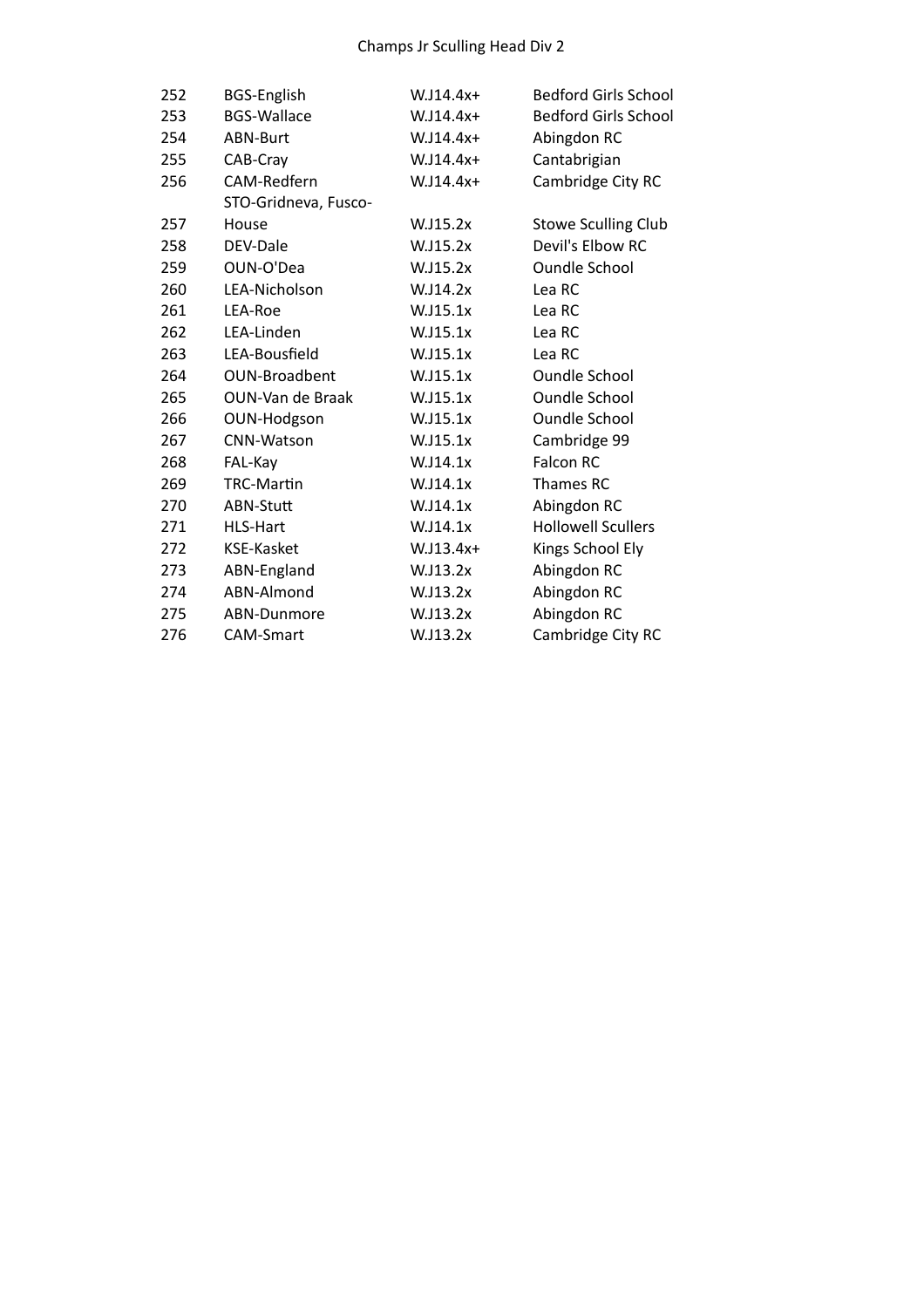| Crew No | Crew Name            |           | Event Identity Submitting Club | <b>Notes</b>     |
|---------|----------------------|-----------|--------------------------------|------------------|
| 301     | LEA-Benson           | J18.4x-   | Lea RC                         |                  |
| 302     | GLB-Naveda           | J18.4x-   | Globe                          |                  |
| 303     | DEB-Game             | J18.4x-   | Deben RC                       |                  |
| 304     | CAB-Petrovich        | $J17.4x-$ | Cantabrigian                   |                  |
| 305     | GLB-Kershaw          | J16.4x-   | Globe                          |                  |
| 306     | TRC-Sard             | $J16.4x-$ | Thames RC                      |                  |
| 307     | CAM-Segameglio       | $J16.4x-$ | Cambridge City RC              |                  |
| 308     | ABN-Mason            | J18.2x    | Abingdon RC                    |                  |
| 309     | <b>OUN-Robinson</b>  | J17.2x    | Oundle School                  |                  |
| 310     | CAM-Schofield        | J17.2x    | Cambridge City RC              |                  |
| 311     | KSE-Kaufman          | J16.2x    | Kings School Ely               |                  |
| 312     | OUN-Clayton          | J16.2x    | <b>Oundle School</b>           |                  |
| 313     | CAB-Caton            | W.J18.4x- | Cantabrigian                   |                  |
| 314     | <b>ABN-Sparks</b>    | W.J18.4x- | Abingdon RC                    |                  |
| 315     | <b>CAM-Potterill</b> | W.J18.4x- | Cambridge City RC              |                  |
| 316     | GLB-Bradbury         | W.J16.4x- | Globe                          |                  |
| 317     | DEB-Stocker          | W.J18.2x  | Deben RC                       |                  |
| 318     | DEB-Stockton         | W.J18.2x  | Deben RC                       |                  |
| 319     | KSE-Wege             | W.J17.2x  | Kings School Ely               |                  |
| 320     | <b>CNN-Bass</b>      | W.J17.2x  | Cambridge 99                   |                  |
| 321     | CNN-Watson           | W.J17.2x  | Cambridge 99                   |                  |
| 322     | <b>OUN-Renton</b>    | J18.1x    | <b>Oundle School</b>           |                  |
| 323     | <b>OUN-Nickols</b>   | J17.1x    | <b>Oundle School</b>           |                  |
| 324     | CNN-Martin           | J17.1x    | Cambridge 99                   |                  |
| 325     | CNN-Macdonald        | J17.1x    | Cambridge 99                   |                  |
| 326     | CNN-England          | J17.1x    | Cambridge 99                   |                  |
| 327     | CNN-Taylor-Crush     | J17.1x    | Cambridge 99                   |                  |
| 328     | PET-Halliday         | J17.1x    | Peterborough City              |                  |
| 329     | OUN-Richardson       | J16.1x    | <b>Oundle School</b>           |                  |
| 330     | LEA-Linyard-Tough    | W.J18.1x  | Lea RC                         |                  |
| 331     | LEA-Roe              | W.J18.1x  | Lea RC                         |                  |
| 332     | WES-Michotte         | W.J18.1x  | Westminster School             |                  |
| 380     | <b>GLB-Pritchard</b> | W.J18.1x  | Globe                          |                  |
| 333     | <b>KSE-Bradbury</b>  | W.J17.1x  | Kings School Ely               |                  |
|         | Lea/Sudbury: Willers |           |                                |                  |
| 334     | Moore/Shaw           | W.J16.2x  | Lea RC/ Sudbury                |                  |
| 335     | <b>KSE-Fialova</b>   | W.J16.2x  | Kings School Ely               |                  |
| 336     | LEA-Adams            | J15.2x    | Lea RC                         |                  |
| 337     | <b>OUN-Dawes</b>     | J15.2x    | <b>Oundle School</b>           |                  |
| 338     | <b>WES-Plant</b>     | J15.2x    | Westminster School             |                  |
| 339     | CAM-Samways          | J14.2x    | Cambridge City RC              |                  |
| 340     | KSE-Marsden          | J15.1x    | Kings School Ely               |                  |
| 341     | CAM-Abdel-Rahman     | J15.1x    | Cambridge City RC              |                  |
| 342     | PET-Smith            | J15.1x    | Peterborough City              |                  |
| 343     | PET-Bucknell         | J15.1x    | Peterborough City              |                  |
| 344     | CAM-Higginson        | $J16.4x+$ | Cambridge City RC              | <b>Time Only</b> |
| 345     | <b>TRC-Green</b>     | $J14.4x+$ | Thames RC                      |                  |
| 346     | <b>CAB-Nesbit</b>    | $J13.4x+$ | Cantabrigian                   |                  |
| 347     | PET-Westlake         | J14.1x    | Peterborough City              |                  |
| 348     | PET-Beeken           | J14.1x    | Peterborough City              |                  |
| 349     | <b>TRC-Ellison</b>   | J13.1x    | Thames RC                      |                  |
|         |                      |           |                                |                  |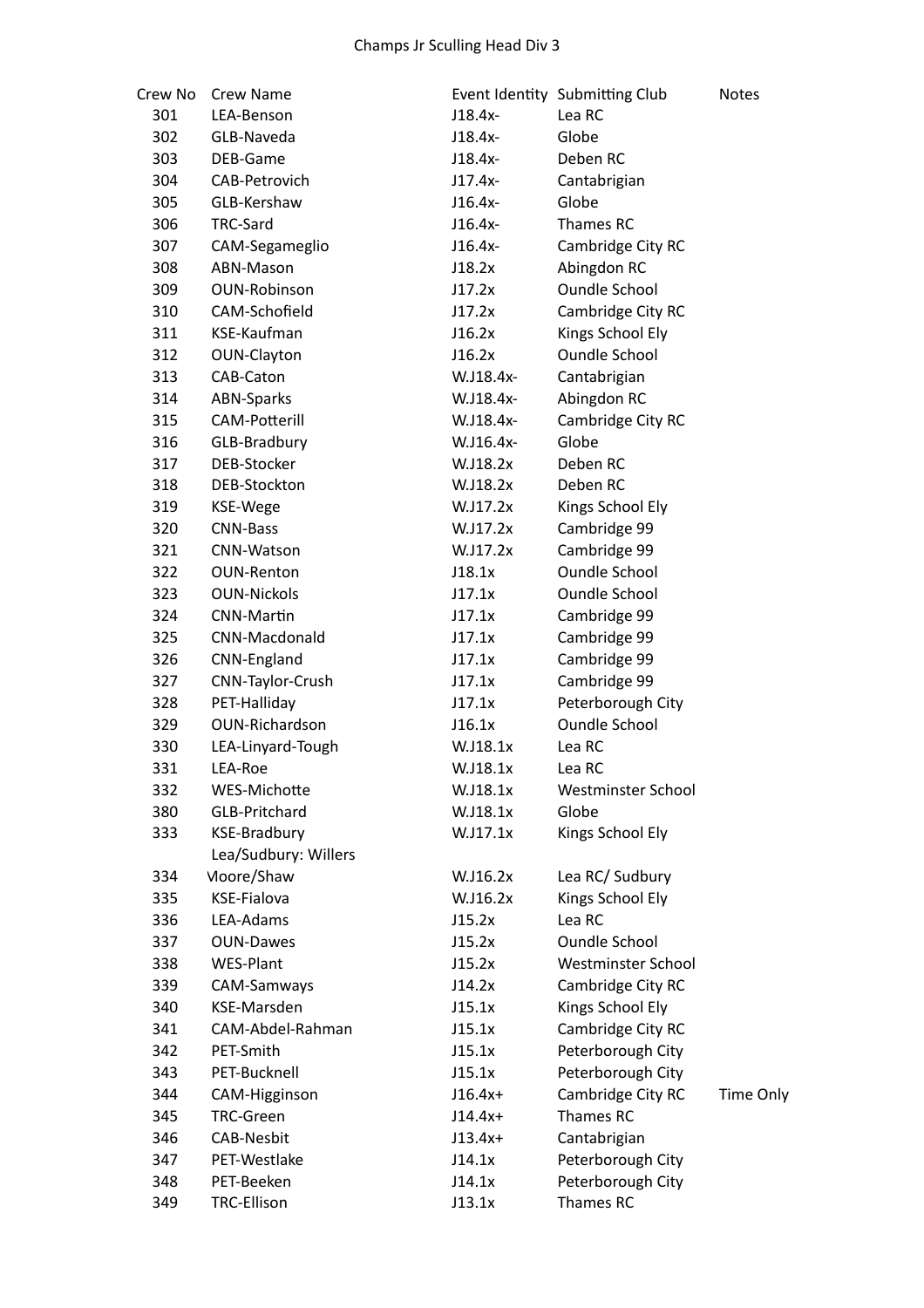| 350 | PET-Marshall         | J13.1x      | Peterborough City    |
|-----|----------------------|-------------|----------------------|
| 351 | TRC-Fejzo            | J13.1x      | Thames RC            |
| 352 | TRC-Cragoe           | J13.1x      | Thames RC            |
| 353 | <b>OUN-Carter</b>    | W.J15.2x    | <b>Oundle School</b> |
| 354 | <b>OUN-Potter</b>    | W.J15.2x    | <b>Oundle School</b> |
| 355 | <b>TRC-Martin</b>    | W.J15.2x    | Thames RC            |
| 356 | <b>TRC-Gallagher</b> | W.J15.2x    | Thames RC            |
| 357 | CAM-Nielsen          | W.J15.2x    | Cambridge City RC    |
| 358 | <b>TRC-Grussing</b>  | W.J16.1x    | Thames RC            |
| 359 | CAM-Bland            | W.J16.1x    | Cambridge City RC    |
| 360 | OUN-O'Dea            | W.J15.1x    | <b>Oundle School</b> |
| 361 | TRC-Forde            | W.J15.1x    | Thames RC            |
| 362 | CAM-Middleton        | W.J15.1x    | Cambridge City RC    |
| 363 | ABN-England          | W.J14.2x    | Abingdon RC          |
| 364 | CAB-Cray             | W.J14.2x    | Cantabrigian         |
| 365 | <b>ABN-Burt</b>      | W.J14.2x    | Abingdon RC          |
| 366 | ABN-Jewell           | W.J14.2x    | Abingdon RC          |
| 367 | LEA-Roe              | $W.J15.4x+$ | Lea RC               |
| 368 | GLB-Bradbury         | $W.J15.4x+$ | Globe                |
| 369 | DEV-Jarvis           | W.J14.4x+   | Devil's Elbow RC     |
| 370 | <b>OUN-James</b>     | $W.I14.4x+$ | <b>Oundle School</b> |
| 371 | <b>CAB-Evans</b>     | $W.J14.4x+$ | Cantabrigian         |
| 372 | ABN-Giachino         | $W.J13.4x+$ | Abingdon RC          |
| 373 | <b>CAM-Smart</b>     | $W.J13.4x+$ | Cambridge City RC    |
| 374 | <b>KSE-Bailey</b>    | W.J14.1x    | Kings School Ely     |
| 375 | <b>KSE-Taylor</b>    | W.J14.1x    | Kings School Ely     |
| 376 | TRC-Munyard          | W.J14.1x    | Thames RC            |
| 377 | LEA-Young            | W.J14.1x    | Lea RC               |
| 378 | ABN-Hannigan         | W.J14.1x    | Abingdon RC          |
| 379 | CAB-Bracey           | W.J13.2x    | Cantabrigian         |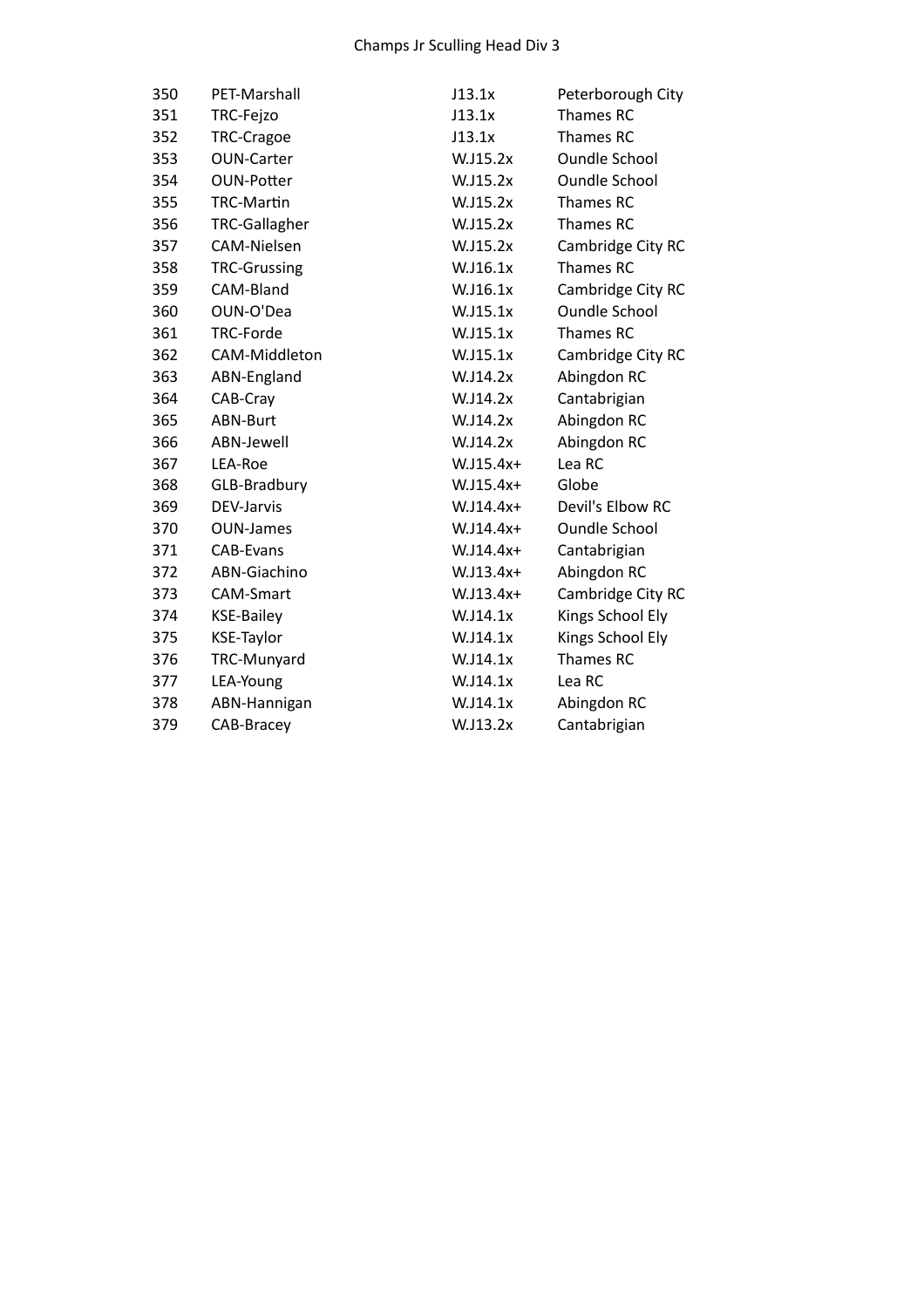| Crew No | <b>Crew Name</b>        | Event Identity | Submitting Club             | <b>Notes</b>     |
|---------|-------------------------|----------------|-----------------------------|------------------|
| 206     | ABN-Casey-Rerhaye       | J18.1x         | Abingdon RC                 |                  |
| 308     | ABN-Mason               | J18.2x         | Abingdon RC                 |                  |
| 274     | ABN-Almond              | W.J13.2x       | Abingdon RC                 |                  |
| 275     | ABN-Dunmore             | W.J13.2x       | Abingdon RC                 |                  |
| 273     | ABN-England             | W.J13.2x       | Abingdon RC                 |                  |
| 372     | ABN-Giachino            | $W.J13.4x+$    | Abingdon RC                 |                  |
| 378     | ABN-Hannigan            | W.J14.1x       | Abingdon RC                 |                  |
| 270     | ABN-Stutt               | W.J14.1x       | Abingdon RC                 |                  |
| 365     | ABN-Burt                | W.J14.2x       | Abingdon RC                 |                  |
| 363     | ABN-England             | W.J14.2x       | Abingdon RC                 |                  |
| 366     | ABN-Jewell              | W.J14.2x       | Abingdon RC                 |                  |
| 254     | ABN-Burt                | W.J14.4x+      | Abingdon RC                 |                  |
| 225     | ABN-Langdale            | W.J16.2x       | Abingdon RC                 |                  |
| 314     | <b>ABN-Sparks</b>       | W.J18.4x-      | Abingdon RC                 |                  |
| 252     | <b>BGS-English</b>      | W.J14.4x+      | <b>Bedford Girls School</b> |                  |
| 159     | <b>BGS-Litchfield</b>   | W.J14.4x+      | <b>Bedford Girls School</b> |                  |
| 158     | <b>BGS-Marlow-Gilks</b> | W.J14.4x+      | <b>Bedford Girls School</b> |                  |
| 253     | <b>BGS-Wallace</b>      | W.J14.4x+      | <b>Bedford Girls School</b> |                  |
| 201     | <b>BRX-Crowley</b>      | $J17.4x-$      | <b>Broxbourne RC</b>        |                  |
| 219     | <b>BRX-Taylor</b>       | W.J18.1x       | <b>Broxbourne RC</b>        |                  |
| 326     | CNN-England             | J17.1x         | Cambridge 99                |                  |
| 325     | CNN-Macdonald           | J17.1x         | Cambridge 99                |                  |
| 324     | <b>CNN-Martin</b>       | J17.1x         | Cambridge 99                |                  |
| 327     | CNN-Taylor-Crush        | J17.1x         | Cambridge 99                |                  |
| 210     | <b>CNN-Martin</b>       | J17.2x         | Cambridge 99                |                  |
| 209     | CNN-Taylor-Crush        | J17.2x         | Cambridge 99                |                  |
| 267     | CNN-Watson              | W.J15.1x       | Cambridge 99                |                  |
| 228     | CNN-Moody               | W.J17.1x       | Cambridge 99                |                  |
| 320     | <b>CNN-Bass</b>         | W.J17.2x       | Cambridge 99                |                  |
| 321     | CNN-Watson              | W.J17.2x       | Cambridge 99                |                  |
| 339     | CAM-Samways             | J14.2x         | Cambridge City RC           |                  |
| 341     | CAM-Abdel-Rahman        | J15.1x         | Cambridge City RC           |                  |
| 237     | CAM -Jacklin            | J15.2x         | Cambridge City RC           |                  |
| 307     | CAM-Segameglio          | $J16.4x-$      | Cambridge City RC           |                  |
| 344     | CAM-Higginson           | $J16.4x+$      | Cambridge City RC           | <b>Time Only</b> |
| 310     | CAM-Schofield           | J17.2x         | Cambridge City RC           |                  |
| 276     | CAM-Smart               | W.J13.2x       | Cambridge City RC           |                  |
| 373     | CAM-Smart               | $W.J13.4x+$    | Cambridge City RC           |                  |
| 256     | CAM-Redfern             | W.J14.4x+      | Cambridge City RC           |                  |
| 362     | CAM-Middleton           | W.J15.1x       | Cambridge City RC           |                  |
| 357     | CAM-Nielsen             | W.J15.2x       | Cambridge City RC           |                  |
| 218     | CAM-Potterill           | W.J16 4x-      | Cambridge City RC           |                  |
| 359     | CAM-Bland               | W.J16.1x       | Cambridge City RC           |                  |
| 152     | CAM-Black               | W.J16.4x+      | Cambridge City RC           |                  |
| 222     | CAM-McWilliam           | W.J18.1x       | Cambridge City RC           |                  |
| 315     | <b>CAM-Potterill</b>    | W.J18.4x-      | Cambridge City RC           |                  |
| 346     | <b>CAB-Nesbit</b>       | $J13.4x+$      | Cantabrigian                |                  |
| 244     | <b>CAB-Davies</b>       | J14.2x         | Cantabrigian                |                  |
| 234     | CAB-Austin              | J15.2x         | Cantabrigian                |                  |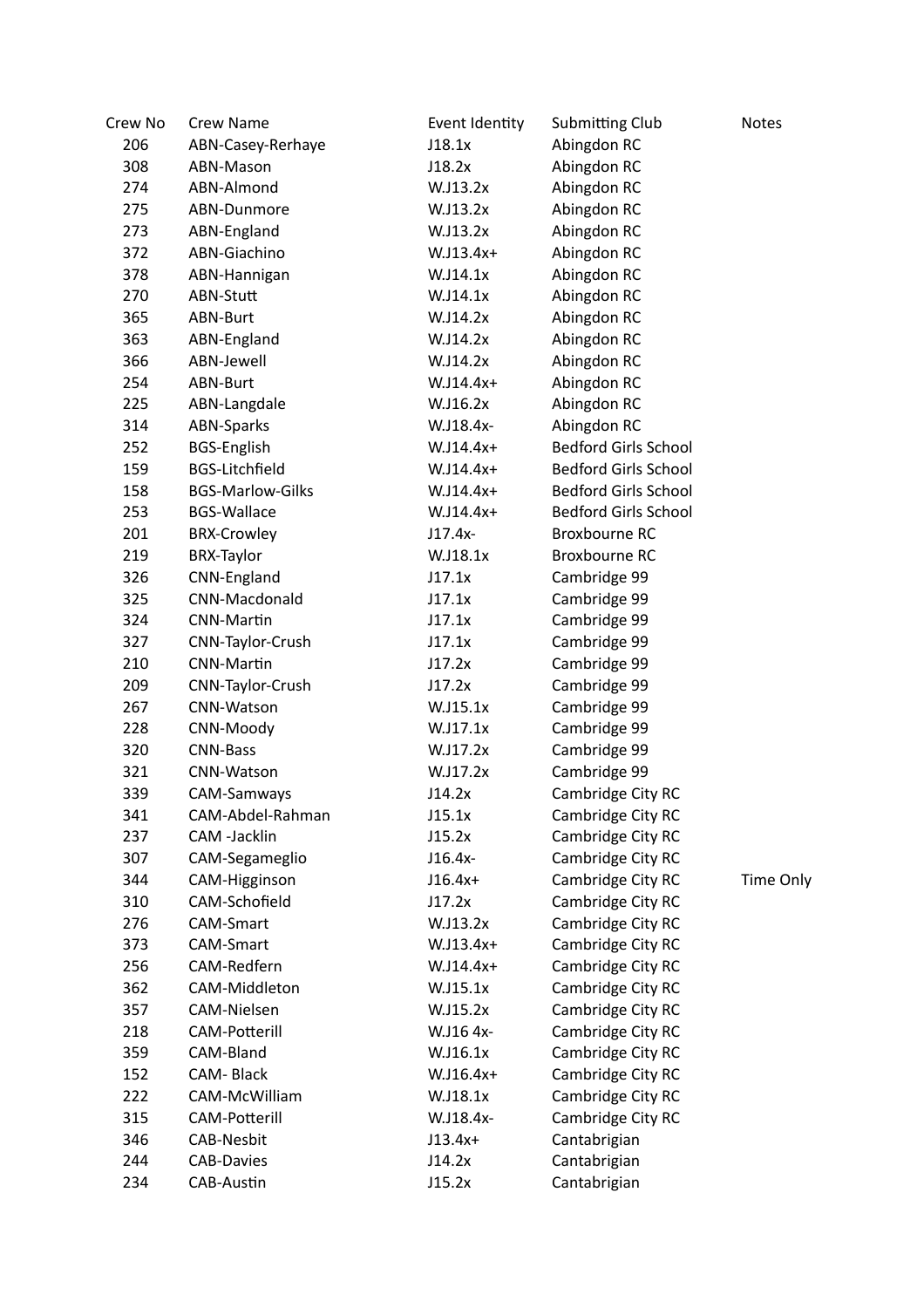| 126 | CAB-Broadbent        | J16.1x      | Cantabrigian              |
|-----|----------------------|-------------|---------------------------|
| 203 | CAB-O'Dell           | J16.4x-     | Cantabrigian              |
| 304 | CAB-Petrovich        | $J17.4x-$   | Cantabrigian              |
| 379 | CAB-Bracey           | W.J13.2x    | Cantabrigian              |
| 162 | CAB-Sutcliffe        | W.J13.4x+   | Cantabrigian              |
| 364 | CAB-Cray             | W.J14.2x    | Cantabrigian              |
| 172 | CAB-Finlayson        | W.J14.2x    | Cantabrigian              |
| 255 | CAB-Cray             | W.J14.4x+   | Cantabrigian              |
| 371 | CAB-Evans            | W.J14.4x+   | Cantabrigian              |
| 140 | <b>CAB-Harris</b>    | W.J16.2x    | Cantabrigian              |
| 151 | CAB-Ikhile           | W.J16.4x+   | Cantabrigian              |
| 227 | CAB-Wilson           | W.J17.1x    | Cantabrigian              |
| 313 | CAB-Caton            | W.J18.4x-   | Cantabrigian              |
| 245 | <b>CHA-Radic</b>     | J14.2x      | Champion of the Thames    |
| 142 | CHA-Jacklin          | J15.1x      | Champion of the Thames    |
| 117 | CHA-Haynes           | J17.1x      | Champion of the Thames    |
| 161 | <b>CHA-Parsons</b>   | W.J14.4x+   | Champion of the Thames    |
| 102 | DEB-Game             | J18.2x      | Deben                     |
| 103 | <b>DEB-Williams</b>  | J18.2x      | Deben                     |
| 150 | <b>DEB-Aldous</b>    | W.J16.4x-   | Deben                     |
| 208 | DEB-Eadie            | J18.1x      | Deben                     |
| 207 | DEB-Game             | J18.1x      | Deben                     |
| 220 | DEB-Stocker          | W.J18.1x    | Deben                     |
| 221 | DEB-Stockton         | W.J18.1x    | Deben                     |
| 303 | DEB-Game             | J18.4x-     | Deben RC                  |
| 317 | DEB-Stocker          | W.J18.2x    | Deben RC                  |
| 318 | DEB-Stockton         | W.J18.2x    | Deben RC                  |
| 369 | DEV-Jarvis           | W.J14.4x+   | Devil's Elbow RC          |
| 258 | DEV-Dale             | W.J15.2x    | Devil's Elbow RC          |
| 153 | DEV-Jarvis           | $W.J15.4x+$ | Devil's Elbow RC          |
| 268 | FAL-Kay              | W.J14.1x    | Falcon RC                 |
| 119 | GLB-Kershaw          | J16.2x      | Globe                     |
| 305 | GLB-Kershaw          | J16.4x-     | Globe                     |
| 104 | GLB-Cook             | J17.2x      | Globe                     |
| 302 | GLB-Naveda           | J18.4x-     | Globe                     |
| 160 | GLB-Bradbury         | W.J14.4x+   | Globe                     |
| 368 | GLB-Bradbury         | W.J15.4x+   | Globe                     |
| 138 | GLB-Bradbury         | W.J16.2x    | Globe                     |
| 139 | GLB-Webb             | W.J16.2x    | Globe                     |
| 316 | GLB-Bradbury         | W.J16.4x-   | Globe                     |
| 135 | <b>GLB-Pritchard</b> | W.J17.1x    | Globe                     |
| 132 | GLB-Liston-Smith     | W.J17.2x    | Globe                     |
| 217 | GLB-Liston-Smith     | W.J17.4x-   | Globe                     |
| 380 | GLB-Pritchard        | W.J18.1x    | Globe                     |
| 118 | <b>GLB-Martinez</b>  | J16.2x      | Globe                     |
| 108 | GLB-Davidson         | J18.1x      | Globe Rowing Club         |
| 271 | HLS-Hart             | W.J14.1x    | <b>Hollowell Scullers</b> |
| 170 | HLS-Hart             | W.J15.1x    | <b>Hollowell Scullers</b> |
| 250 | <b>KSE-Gale</b>      | $J13.4x+$   | Kings School Ely          |
| 249 | <b>KSE-Parry</b>     | $J13.4x+$   | Kings School Ely          |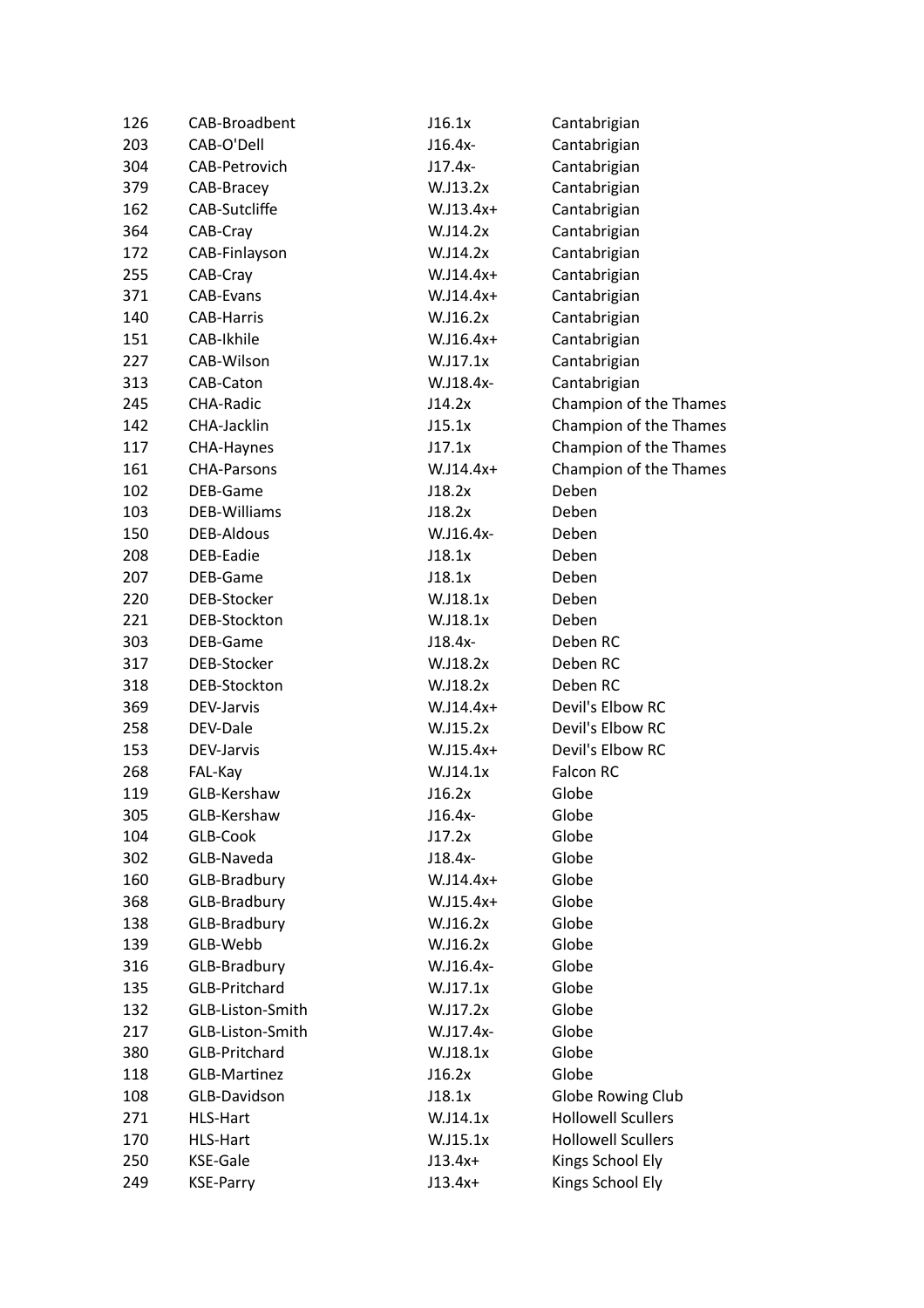| 340 | KSE-Marsden                              | J15.1x      | Kings School Ely     |
|-----|------------------------------------------|-------------|----------------------|
| 127 | <b>KSE-Hayes</b>                         | $J15.4x+$   | Kings School Ely     |
| 311 | KSE-Kaufman                              | J16.2x      | Kings School Ely     |
| 272 | <b>KSE-Kasket</b>                        | $W.J13.4x+$ | Kings School Ely     |
| 374 | <b>KSE-Bailey</b>                        | W.J14.1x    | Kings School Ely     |
| 375 | <b>KSE-Taylor</b>                        | W.J14.1x    | Kings School Ely     |
| 171 | <b>KSE-Taylor</b>                        | W.J14.2x    | Kings School Ely     |
| 154 | KSE-Openshaw                             | W.J15.2x    | Kings School Ely     |
| 335 | KSE-Fialova                              | W.J16.2x    | Kings School Ely     |
| 333 | <b>KSE-Bradbury</b>                      | W.J17.1x    | Kings School Ely     |
| 319 | KSE-Wege                                 | W.J17.2x    | Kings School Ely     |
| 130 | KSE-Wege                                 | W.J17.4x-   | Kings School Ely     |
| 242 | LEA-Cooper                               | J14.2x      | Lea RC               |
| 128 | LEA-Duncalf                              | $J14.4x+$   | Lea RC               |
| 141 | LEA-Dixon                                | J15.1x      | Lea RC               |
| 336 | LEA-Adams                                | J15.2x      | Lea RC               |
| 238 | LEA-Le Lannou                            | $J15.4x+$   | Lea RC               |
| 124 | LEA-Baukerts                             | J16.1x      | Lea RC               |
| 109 | LEA-Benson                               | J17.1x      | Lea RC               |
| 110 | LEA-Bhundia                              | J17.1x      | Lea RC               |
| 111 | <b>LEA-Vickers</b>                       | J17.1x      | Lea RC               |
| 211 | LEA-Throssell                            | J17.2x      | Lea RC               |
| 107 | LEA-Connell                              | J18.1x      | Lea RC               |
| 301 | LEA-Benson                               | J18.4x-     | Lea RC               |
| 377 | LEA-Young                                | W.J14.1x    | Lea RC               |
| 260 | LEA-Nicholson                            | W.J14.2x    | Lea RC               |
| 263 | LEA-Bousfield                            | W.J15.1x    | Lea RC               |
| 262 | LEA-Linden                               | W.J15.1x    | Lea RC               |
| 261 | LEA-Roe                                  | W.J15.1x    | Lea RC               |
| 367 | LEA-Roe                                  | $W.J15.4x+$ | Lea RC               |
| 230 | <b>LEA-Willers Moore</b>                 | W.J16.1x    | Lea RC               |
| 137 | LEA-Hardy                                | W.J16.2x    | Lea RC               |
| 330 | LEA-Linyard-Tough                        | W.J18.1x    | Lea RC               |
| 331 | LEA-Roe                                  | W.J18.1x    | Lea RC               |
| 131 | LEA-Roe                                  | W.J18.2x    | Lea RC               |
| 334 | Lea/Sudbury: Willers Moore/Shaw W.J16.2x |             | Lea RC/ Sudbury      |
| 241 | <b>OUN-Blackmore</b>                     | J15.1x      | <b>Oundle School</b> |
| 337 | <b>OUN-Dawes</b>                         | J15.2x      | <b>Oundle School</b> |
| 120 | OUN-Hembury-Gunn                         | J15.2x      | <b>Oundle School</b> |
| 233 | <b>OUN-Stowers-Veitch</b>                | J15.2x      | <b>Oundle School</b> |
| 329 | OUN-Richardson                           | J16.1x      | <b>Oundle School</b> |
| 312 | OUN-Clayton                              | J16.2x      | <b>Oundle School</b> |
| 323 | <b>OUN-Nickols</b>                       | J17.1x      | <b>Oundle School</b> |
| 116 | <b>OUN-Robinson</b>                      | J17.1x      | <b>Oundle School</b> |
| 105 | <b>OUN-Cowley</b>                        | J17.2x      | <b>Oundle School</b> |
| 309 | <b>OUN-Robinson</b>                      | J17.2x      | <b>Oundle School</b> |
| 202 | OUN-Clayton                              | J17.4x-     | <b>Oundle School</b> |
| 322 | <b>OUN-Renton</b>                        | J18.1x      | <b>Oundle School</b> |
| 101 | <b>OUN-Richardson</b>                    | J18.2x      | <b>Oundle School</b> |
| 370 | <b>OUN-James</b>                         | W.J14.4x+   | <b>Oundle School</b> |
|     |                                          |             |                      |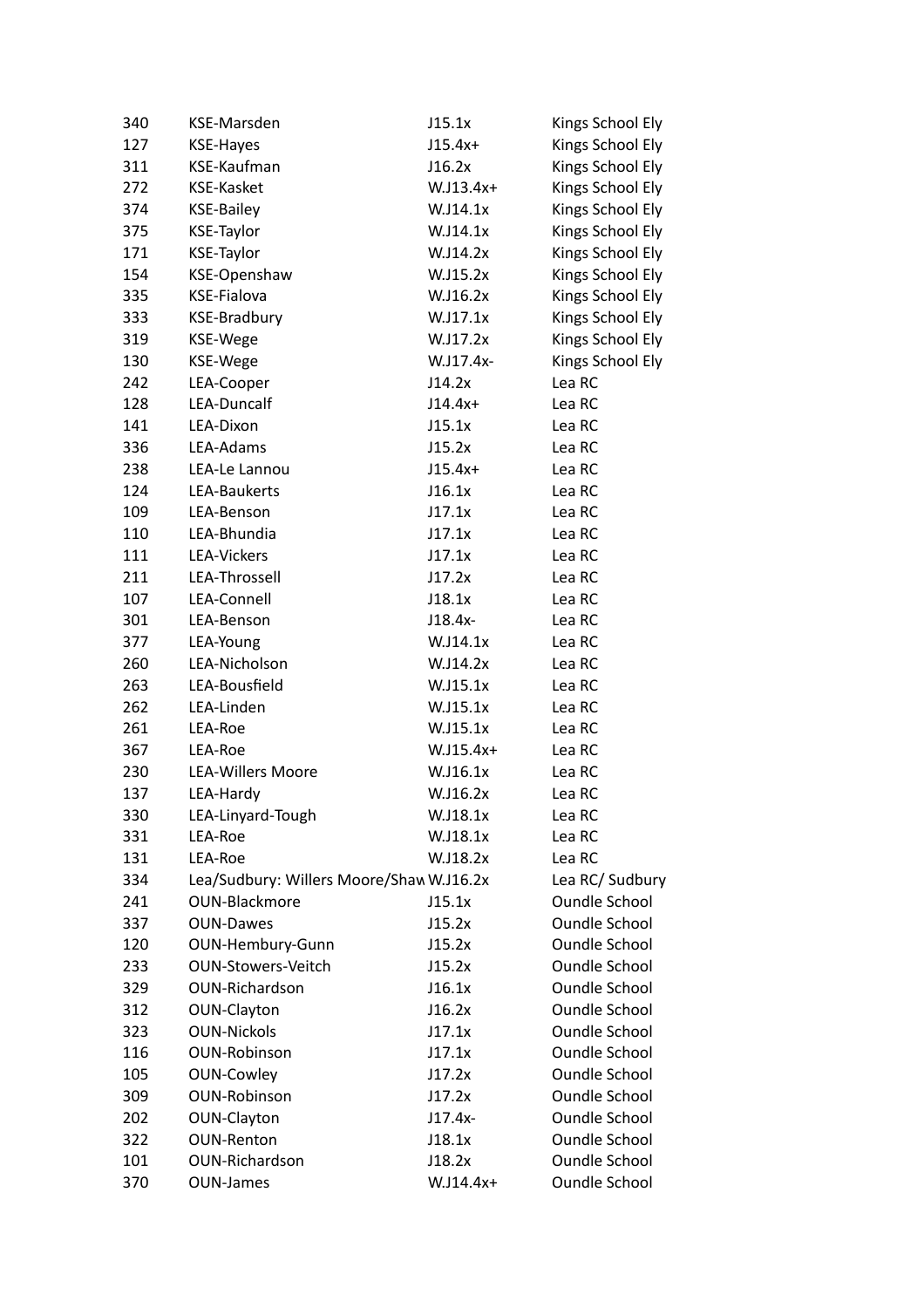| 264        | OUN-Broadbent                            | W.J15.1x  | <b>Oundle School</b>       |
|------------|------------------------------------------|-----------|----------------------------|
| 167        | <b>OUN-Doshi</b>                         | W.J15.1x  | <b>Oundle School</b>       |
| 266        | OUN-Hodgson                              | W.J15.1x  | <b>Oundle School</b>       |
| 360        | OUN-O'Dea                                | W.J15.1x  | <b>Oundle School</b>       |
| 166        | <b>OUN-Pathak</b>                        | W.J15.1x  | <b>Oundle School</b>       |
| 265        | OUN-Van de Braak                         | W.J15.1x  | <b>Oundle School</b>       |
| 353        | <b>OUN-Carter</b>                        | W.J15.2x  | <b>Oundle School</b>       |
| 259        | OUN-O'Dea                                | W.J15.2x  | <b>Oundle School</b>       |
| 354        | <b>OUN-Potter</b>                        | W.J15.2x  | <b>Oundle School</b>       |
| 156        | OUN-Van de Braak                         | W.J15.2x  | <b>Oundle School</b>       |
| 134        | <b>OUN-Cowley</b>                        | W.J18.1x  | <b>Oundle School</b>       |
| 223        | <b>OUN-Cowley</b>                        | W.J18.2x  | <b>Oundle School</b>       |
| 350        | PET-Marshall                             | J13.1x    | Peterborough City          |
| 348        | PET-Beeken                               | J14.1x    | Peterborough City          |
| 347        | PET-Westlake                             | J14.1x    | Peterborough City          |
| 246        | PET-Westlake                             | J14.2x    | Peterborough City          |
| 343        | PET-Bucknell                             | J15.1x    | Peterborough City          |
| 342        | PET-Smith                                | J15.1x    | Peterborough City          |
| 144        | PET-Westlake                             | J15.1x    | Peterborough City          |
| 236        | PET-Parker                               | J15.2x    | Peterborough City          |
| 235        | PET-Westlake                             | J15.2x    | Peterborough City          |
| 328        | PET-Halliday                             | J17.1x    | Peterborough City          |
| 169        | PET-Firoozmand                           | W.J15.1x  | Peterborough City          |
| 168        | PET-Parker                               | W.J15.1x  | Peterborough City          |
| 121        | ROB-McLuskie                             | J16.1x    | Rob Roy                    |
| 148        | STO-Assherton                            | J14.1x    | <b>Stowe Sculling Club</b> |
| 248        | STO-Reading                              | J14.1x    | <b>Stowe Sculling Club</b> |
| 149        | STO-Shcherbakov                          | J14.1x    | <b>Stowe Sculling Club</b> |
| 247        | STO-Tufnell                              | J14.1x    | <b>Stowe Sculling Club</b> |
| 145        | STO-Milner, Lawrance                     | J14.2x    | <b>Stowe Sculling Club</b> |
| 146        | <b>STO-Tufnell Reading</b>               | J14.2x    | <b>Stowe Sculling Club</b> |
| 240        | STO-Courtenay, Cowley, Shcherb, IJ14.4x+ |           | <b>Stowe Sculling Club</b> |
| 216        | STO-Anderson                             | J16.1x    | <b>Stowe Sculling Club</b> |
| 125        | STO-Roxburgh                             | J16.1x    | <b>Stowe Sculling Club</b> |
| 213        | STO-Parsonson                            | J16.2x    | <b>Stowe Sculling Club</b> |
| 106        | STO-Dockerty                             | J17.2x    | <b>Stowe Sculling Club</b> |
| 173        | STO-Courtenay                            | W.J14.1x  | <b>Stowe Sculling Club</b> |
| 257        | STO-Gridneva, Fusco-House                | W.J15.2x  | <b>Stowe Sculling Club</b> |
| 224        | STO-Bartolome, Wild                      | W.J18.2x  | <b>Stowe Sculling Club</b> |
| 129        | STO-Gridneva                             | W.J18.4x- | <b>Stowe Sculling Club</b> |
| 352        | TRC-Cragoe                               | J13.1x    | Thames RC                  |
|            | <b>TRC-Ellison</b>                       |           | Thames RC                  |
| 349        | TRC-Fejzo                                | J13.1x    | Thames RC                  |
| 351<br>147 | <b>TRC-Turnbull</b>                      | J13.1x    | Thames RC                  |
|            |                                          | J14.1x    |                            |
| 243        | TRC-Fahy                                 | J14.2x    | Thames RC                  |
| 345        | <b>TRC-Green</b>                         | $J14.4x+$ | Thames RC                  |
| 239        | <b>TRC-Williams</b>                      | $J14.4x+$ | Thames RC                  |
| 143        | TRC-Kudryashov                           | J15.1x    | Thames RC                  |
| 122        | TRC-Bird                                 | J16.1x    | Thames RC                  |
| 215        | TRC-Johnson                              | J16.1x    | Thames RC                  |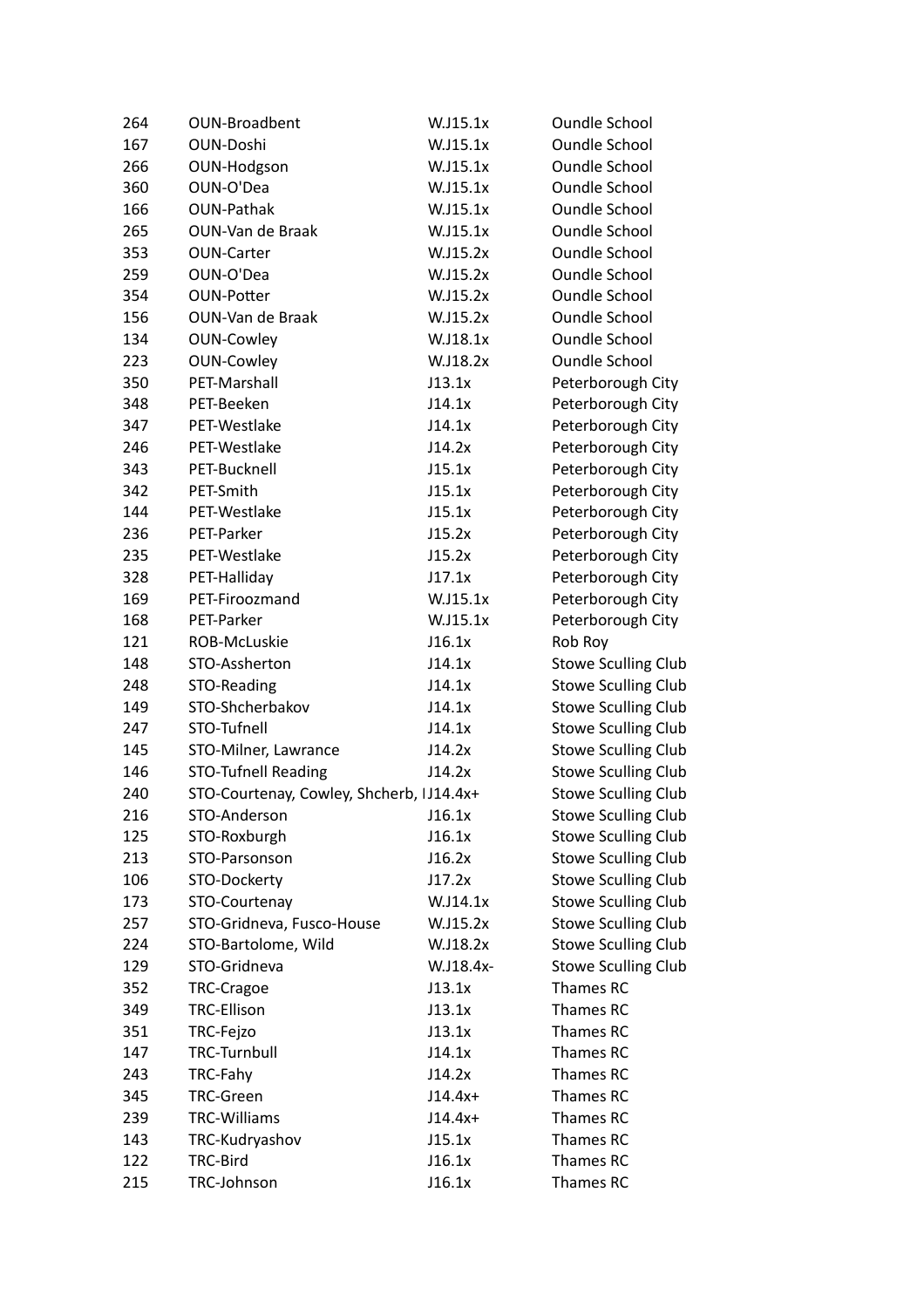| 214 | <b>TRC-Storey</b>         | J16.1x       | Thames RC          |
|-----|---------------------------|--------------|--------------------|
| 123 | <b>TRC-Turnbull</b>       | J16.1x       | Thames RC          |
| 212 | TRC-Bird                  | J16.2x       | Thames RC          |
| 306 | TRC-Sard                  | $J16.4x-$    | Thames RC          |
| 112 | TRC-Bird                  | J17.1x       | Thames RC          |
| 113 | <b>TRC-Greif</b>          | J17.1x       | Thames RC          |
| 114 | <b>TRC-Sevigen</b>        | J17.1x       | Thames RC          |
| 205 | TRC-Bird                  | J18.1x       | Thames RC          |
| 204 | <b>TRC-Greif</b>          | J18.2x       | Thames RC          |
| 269 | <b>TRC-Martin</b>         | W.J14.1x     | Thames RC          |
| 376 | TRC-Munyard               | W.J14.1x     | Thames RC          |
| 361 | TRC-Forde                 | W.J15.1x     | Thames RC          |
| 163 | <b>TRC-Gallagher</b>      | W.J15.1x     | Thames RC          |
| 164 | TRC-Havelock-Allan        | W.J15.1x     | Thames RC          |
| 165 | TRC-Wollny                | W.J15.1x     | Thames RC          |
| 356 | <b>TRC-Gallagher</b>      | W.J15.2x     | Thames RC          |
| 155 | TRC-Hodgkin               | W.J15.2x     | Thames RC          |
| 355 | <b>TRC-Martin</b>         | W.J15.2x     | Thames RC          |
| 157 | TRC-Munyard               | W.J15.2x     | Thames RC          |
| 251 | TRC-Ball                  | $W.$ J15.4x+ | Thames RC          |
| 231 | <b>TRC-Allen</b>          | W.J16.1x     | Thames RC          |
| 232 | <b>TRC-Carter Edwards</b> | W.J16.1x     | Thames RC          |
| 358 | <b>TRC-Grussing</b>       | W.J16.1x     | Thames RC          |
| 136 | <b>TRC-Allen</b>          | W.J16.2x     | Thames RC          |
| 229 | <b>TRC-Grussing</b>       | W.J17.1x     | Thames RC          |
| 226 | <b>TRC-Thomas</b>         | W.J17.1x     | Thames RC          |
| 133 | <b>TRC-Thomas</b>         | W.J18.1x     | Thames RC          |
| 338 | WES-Plant                 | J15.2x       | Westminster School |
| 115 | <b>WES-Moss</b>           | J17.1x       | Westminster School |
| 332 | WES-Michotte              | W.J18.1x     | Westminster School |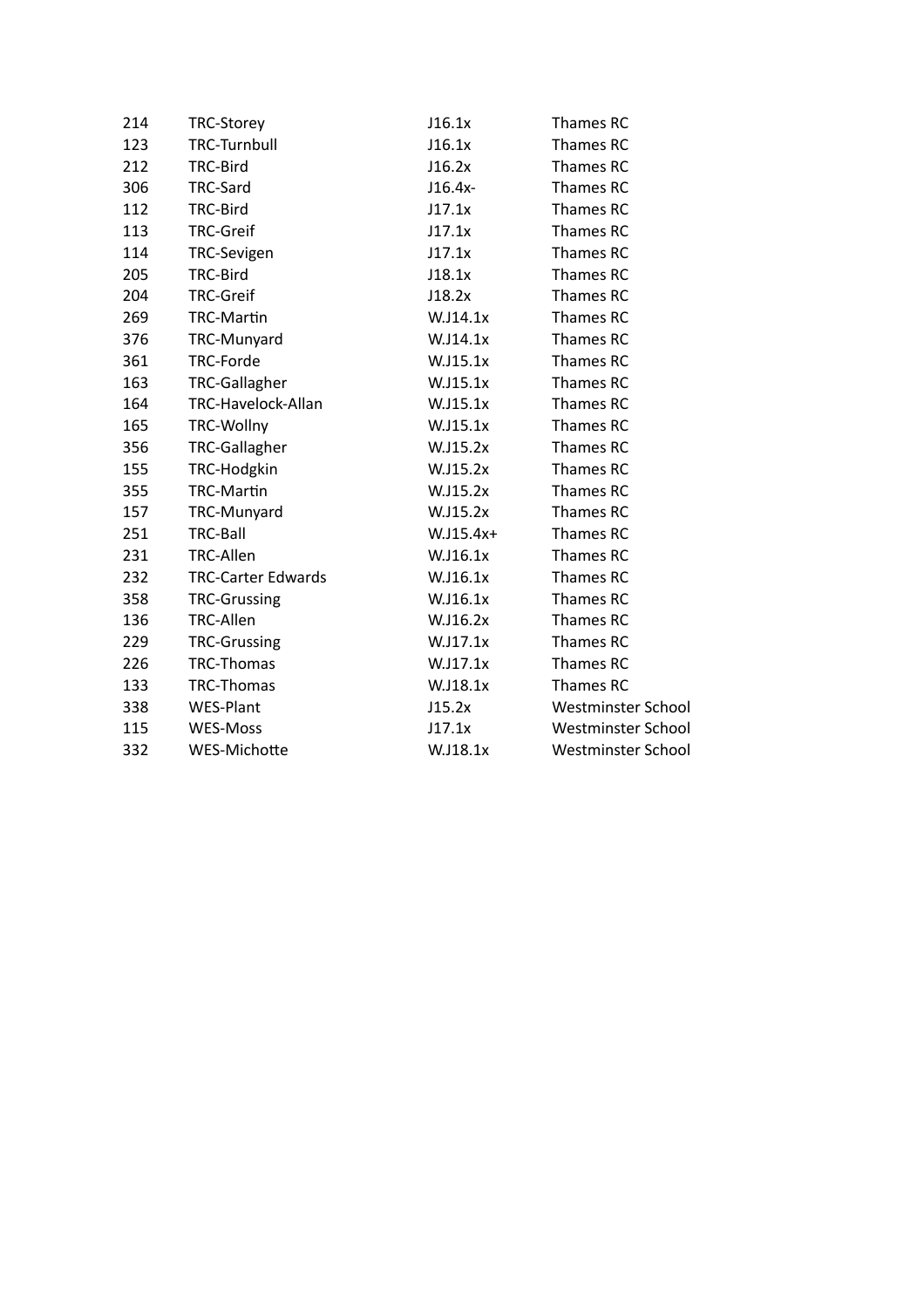| Crew No | Crew Name                                      | Event Identity | <b>Submitting Club</b>     |
|---------|------------------------------------------------|----------------|----------------------------|
| 350     | PET-Marshall                                   | J13.1x         | Peterborough City          |
| 352     | TRC-Cragoe                                     | J13.1x         | Thames RC                  |
| 349     | <b>TRC-Ellison</b>                             | J13.1x         | Thames RC                  |
| 351     | TRC-Fejzo                                      | J13.1x         | Thames RC                  |
| 346     | <b>CAB-Nesbit</b>                              | $J13.4x+$      | Cantabrigian               |
| 250     | KSE-Gale                                       | $J13.4x+$      | Kings School Ely           |
| 249     | <b>KSE-Parry</b>                               | $J13.4x+$      | Kings School Ely           |
| 348     | PET-Beeken                                     | J14.1x         | Peterborough City          |
| 347     | PET-Westlake                                   | J14.1x         | Peterborough City          |
| 148     | STO-Assherton                                  | J14.1x         | <b>Stowe Sculling Club</b> |
| 248     | STO-Reading                                    | J14.1x         | <b>Stowe Sculling Club</b> |
| 149     | STO-Shcherbakov                                | J14.1x         | <b>Stowe Sculling Club</b> |
| 247     | STO-Tufnell                                    | J14.1x         | <b>Stowe Sculling Club</b> |
| 147     | <b>TRC-Turnbull</b>                            | J14.1x         | Thames RC                  |
| 244     | <b>CAB-Davies</b>                              | J14.2x         | Cantabrigian               |
| 339     | CAM-Samways                                    | J14.2x         | Cambridge City RC          |
| 245     | <b>CHA-Radic</b>                               | J14.2x         | Champion of the Thames     |
| 242     | LEA-Cooper                                     | J14.2x         | Lea RC                     |
| 246     | PET-Westlake                                   | J14.2x         | Peterborough City          |
| 145     | STO-Milner, Lawrance                           | J14.2x         | <b>Stowe Sculling Club</b> |
| 146     | <b>STO-Tufnell Reading</b>                     | J14.2x         | <b>Stowe Sculling Club</b> |
| 243     | TRC-Fahy                                       | J14.2x         | Thames RC                  |
| 128     | LEA-Duncalf                                    | $J14.4x+$      | Lea RC                     |
| 240     | STO-Courtenay, Cowley, Shcherb, Peat, NJ14.4x+ |                | <b>Stowe Sculling Club</b> |
| 345     | <b>TRC-Green</b>                               | $J14.4x+$      | Thames RC                  |
| 239     | <b>TRC-Williams</b>                            | $J14.4x+$      | Thames RC                  |
| 341     | CAM-Abdel-Rahman                               | J15.1x         | Cambridge City RC          |
| 142     | CHA-Jacklin                                    | J15.1x         | Champion of the Thames     |
| 340     | KSE-Marsden                                    | J15.1x         | Kings School Ely           |
| 141     | LEA-Dixon                                      | J15.1x         | Lea RC                     |
| 241     | OUN-Blackmore                                  | J15.1x         | <b>Oundle School</b>       |
| 343     | PET-Bucknell                                   | J15.1x         | Peterborough City          |
| 342     | PET-Smith                                      | J15.1x         | Peterborough City          |
| 144     | PET-Westlake                                   | J15.1x         | Peterborough City          |
| 143     | TRC-Kudryashov                                 | J15.1x         | Thames RC                  |
| 234     | CAB-Austin                                     | J15.2x         | Cantabrigian               |
| 237     | CAM -Jacklin                                   | J15.2x         | Cambridge City RC          |
| 336     | LEA-Adams                                      | J15.2x         | Lea RC                     |
| 337     | <b>OUN-Dawes</b>                               | J15.2x         | <b>Oundle School</b>       |
| 120     | OUN-Hembury-Gunn                               | J15.2x         | Oundle School              |
| 233     | <b>OUN-Stowers-Veitch</b>                      | J15.2x         | <b>Oundle School</b>       |
| 236     | PET-Parker                                     | J15.2x         | Peterborough City          |
| 235     | PET-Westlake                                   | J15.2x         | Peterborough City          |
| 338     | <b>WES-Plant</b>                               | J15.2x         | Westminster School         |
| 127     | <b>KSE-Hayes</b>                               | $J15.4x+$      | Kings School Ely           |
| 238     | LEA-Le Lannou                                  | $J15.4x+$      | Lea RC                     |
| 126     | CAB-Broadbent                                  | J16.1x         | Cantabrigian               |
| 124     | LEA-Baukerts                                   | J16.1x         | Lea RC                     |
| 329     | OUN-Richardson                                 | J16.1x         | <b>Oundle School</b>       |
|         |                                                |                |                            |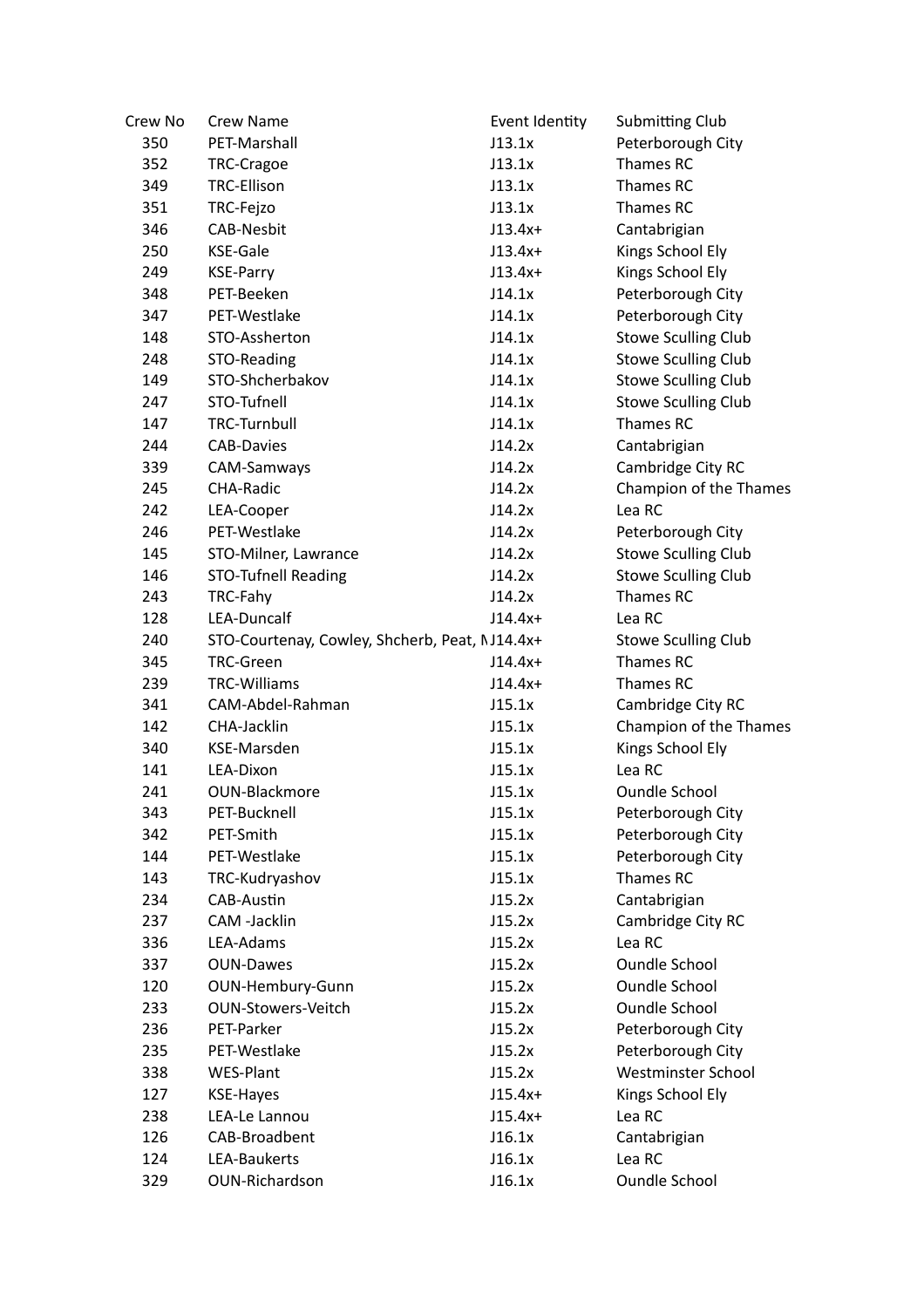| 121 | ROB-McLuskie        | J16.1x    | Rob Roy                    |
|-----|---------------------|-----------|----------------------------|
| 216 | STO-Anderson        | J16.1x    | <b>Stowe Sculling Club</b> |
| 125 | STO-Roxburgh        | J16.1x    | <b>Stowe Sculling Club</b> |
| 122 | TRC-Bird            | J16.1x    | Thames RC                  |
| 215 | TRC-Johnson         | J16.1x    | Thames RC                  |
| 214 | <b>TRC-Storey</b>   | J16.1x    | Thames RC                  |
| 123 | <b>TRC-Turnbull</b> | J16.1x    | Thames RC                  |
| 119 | GLB-Kershaw         | J16.2x    | Globe                      |
| 118 | GLB-Martinez        | J16.2x    | Globe                      |
| 311 | KSE-Kaufman         | J16.2x    | Kings School Ely           |
| 312 | OUN-Clayton         | J16.2x    | <b>Oundle School</b>       |
| 213 | STO-Parsonson       | J16.2x    | <b>Stowe Sculling Club</b> |
| 212 | TRC-Bird            | J16.2x    | Thames RC                  |
| 203 | CAB-O'Dell          | $J16.4x-$ | Cantabrigian               |
| 307 | CAM-Segameglio      | $J16.4x-$ | Cambridge City RC          |
| 305 | GLB-Kershaw         | $J16.4x-$ | Globe                      |
| 306 | TRC-Sard            | $J16.4x-$ | Thames RC                  |
| 344 | CAM-Higginson       | $J16.4x+$ | Cambridge City RC          |
| 117 | CHA-Haynes          | J17.1x    | Champion of the Thames     |
| 326 | CNN-England         | J17.1x    | Cambridge 99               |
| 325 | CNN-Macdonald       | J17.1x    | Cambridge 99               |
| 324 | <b>CNN-Martin</b>   | J17.1x    | Cambridge 99               |
| 327 | CNN-Taylor-Crush    | J17.1x    | Cambridge 99               |
| 109 | LEA-Benson          | J17.1x    | Lea RC                     |
| 110 | LEA-Bhundia         | J17.1x    | Lea RC                     |
| 111 | <b>LEA-Vickers</b>  | J17.1x    | Lea RC                     |
| 323 | <b>OUN-Nickols</b>  | J17.1x    | <b>Oundle School</b>       |
| 116 | <b>OUN-Robinson</b> | J17.1x    | <b>Oundle School</b>       |
| 328 | PET-Halliday        | J17.1x    | Peterborough City          |
| 112 | TRC-Bird            | J17.1x    | Thames RC                  |
| 113 | <b>TRC-Greif</b>    | J17.1x    | Thames RC                  |
| 114 | <b>TRC-Sevigen</b>  | J17.1x    | Thames RC                  |
| 115 | WES-Moss            | J17.1x    | Westminster School         |
| 310 | CAM-Schofield       | J17.2x    | Cambridge City RC          |
| 210 | <b>CNN-Martin</b>   | J17.2x    | Cambridge 99               |
| 209 | CNN-Taylor-Crush    | J17.2x    | Cambridge 99               |
| 104 | GLB-Cook            | J17.2x    | Globe                      |
| 211 | LEA-Throssell       | J17.2x    | Lea RC                     |
| 105 | <b>OUN-Cowley</b>   | J17.2x    | <b>Oundle School</b>       |
| 309 | <b>OUN-Robinson</b> | J17.2x    | <b>Oundle School</b>       |
| 106 | STO-Dockerty        | J17.2x    | <b>Stowe Sculling Club</b> |
| 201 | <b>BRX-Crowley</b>  | $J17.4x-$ | <b>Broxbourne RC</b>       |
| 304 | CAB-Petrovich       | $J17.4x-$ | Cantabrigian               |
| 202 | OUN-Clayton         | $J17.4x-$ | Oundle School              |
| 206 | ABN-Casey-Rerhaye   | J18.1x    | Abingdon RC                |
| 208 | DEB-Eadie           | J18.1x    | Deben                      |
| 207 | DEB-Game            | J18.1x    | Deben                      |
| 108 | GLB-Davidson        | J18.1x    | Globe Rowing Club          |
| 107 | LEA-Connell         | J18.1x    | Lea RC                     |
| 322 | <b>OUN-Renton</b>   | J18.1x    | <b>Oundle School</b>       |
|     |                     |           |                            |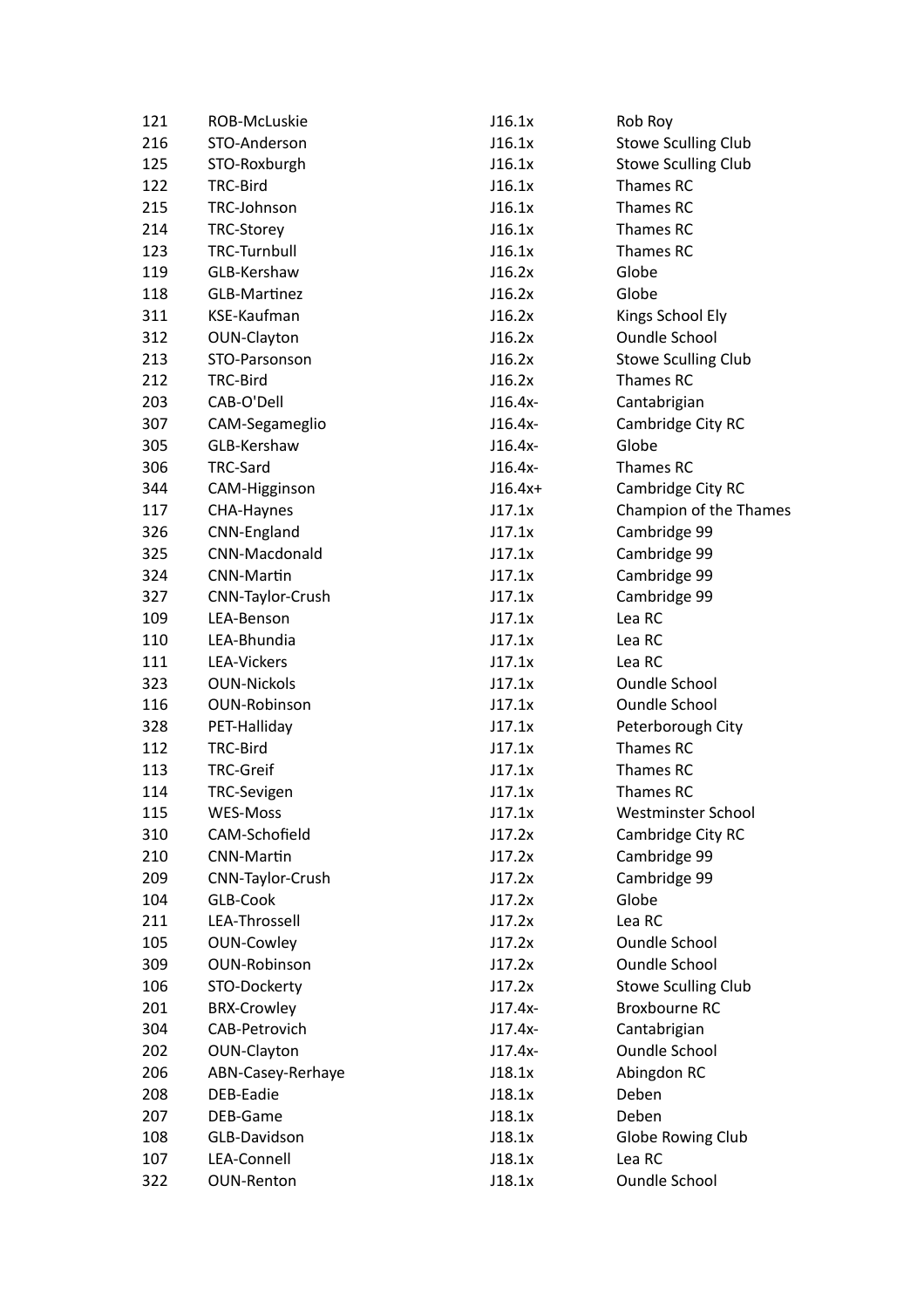| 205 | TRC-Bird                | J18.1x      | Thames RC                   |
|-----|-------------------------|-------------|-----------------------------|
| 308 | ABN-Mason               | J18.2x      | Abingdon RC                 |
| 102 | DEB-Game                | J18.2x      | Deben                       |
| 103 | <b>DEB-Williams</b>     | J18.2x      | Deben                       |
| 101 | OUN-Richardson          | J18.2x      | Oundle School               |
| 204 | <b>TRC-Greif</b>        | J18.2x      | Thames RC                   |
| 303 | DEB-Game                | $J18.4x-$   | Deben RC                    |
| 302 | GLB-Naveda              | $J18.4x-$   | Globe                       |
| 301 | LEA-Benson              | $J18.4x-$   | Lea RC                      |
| 274 | ABN-Almond              | W.J13.2x    | Abingdon RC                 |
| 275 | ABN-Dunmore             | W.J13.2x    | Abingdon RC                 |
| 273 | ABN-England             | W.J13.2x    | Abingdon RC                 |
| 379 | CAB-Bracey              | W.J13.2x    | Cantabrigian                |
| 276 | CAM-Smart               | W.J13.2x    | Cambridge City RC           |
| 372 | ABN-Giachino            | $W.J13.4x+$ | Abingdon RC                 |
| 162 | CAB-Sutcliffe           | $W.J13.4x+$ | Cantabrigian                |
| 373 | CAM-Smart               | $W.J13.4x+$ | Cambridge City RC           |
| 272 | <b>KSE-Kasket</b>       | $W.J13.4x+$ | Kings School Ely            |
| 378 | ABN-Hannigan            | W.J14.1x    | Abingdon RC                 |
| 270 | ABN-Stutt               | W.J14.1x    | Abingdon RC                 |
| 268 | FAL-Kay                 | W.J14.1x    | Falcon RC                   |
| 271 | <b>HLS-Hart</b>         | W.J14.1x    | <b>Hollowell Scullers</b>   |
| 374 | <b>KSE-Bailey</b>       | W.J14.1x    | Kings School Ely            |
| 375 | <b>KSE-Taylor</b>       | W.J14.1x    | Kings School Ely            |
| 377 | LEA-Young               | W.J14.1x    | Lea RC                      |
| 173 | STO-Courtenay           | W.J14.1x    | <b>Stowe Sculling Club</b>  |
| 269 | <b>TRC-Martin</b>       | W.J14.1x    | Thames RC                   |
| 376 | TRC-Munyard             | W.J14.1x    | Thames RC                   |
| 365 | ABN-Burt                | W.J14.2x    | Abingdon RC                 |
| 363 | ABN-England             | W.J14.2x    | Abingdon RC                 |
| 366 | ABN-Jewell              | W.J14.2x    | Abingdon RC                 |
| 364 | CAB-Cray                | W.J14.2x    | Cantabrigian                |
| 172 | CAB-Finlayson           | W.J14.2x    | Cantabrigian                |
| 171 | <b>KSE-Taylor</b>       | W.J14.2x    | Kings School Ely            |
| 260 | LEA-Nicholson           | W.J14.2x    | Lea RC                      |
| 254 | ABN-Burt                | $W.J14.4x+$ | Abingdon RC                 |
| 252 | <b>BGS-English</b>      | $W.J14.4x+$ | <b>Bedford Girls School</b> |
| 159 | <b>BGS-Litchfield</b>   | $W.J14.4x+$ | <b>Bedford Girls School</b> |
| 158 | <b>BGS-Marlow-Gilks</b> | $W.J14.4x+$ | <b>Bedford Girls School</b> |
| 253 | <b>BGS-Wallace</b>      | $W.J14.4x+$ | <b>Bedford Girls School</b> |
| 255 | CAB-Cray                | $W.J14.4x+$ | Cantabrigian                |
| 371 | <b>CAB-Evans</b>        | $W.J14.4x+$ | Cantabrigian                |
| 256 | CAM-Redfern             | $W.J14.4x+$ | Cambridge City RC           |
| 161 | <b>CHA-Parsons</b>      | $W.J14.4x+$ | Champion of the Thames      |
| 369 | DEV-Jarvis              | $W.J14.4x+$ | Devil's Elbow RC            |
| 160 | GLB-Bradbury            | $W.J14.4x+$ | Globe                       |
| 370 | <b>OUN-James</b>        | $W.J14.4x+$ | Oundle School               |
| 362 | CAM-Middleton           | W.J15.1x    | Cambridge City RC           |
| 267 | CNN-Watson              | W.J15.1x    | Cambridge 99                |
| 170 | <b>HLS-Hart</b>         | W.J15.1x    | <b>Hollowell Scullers</b>   |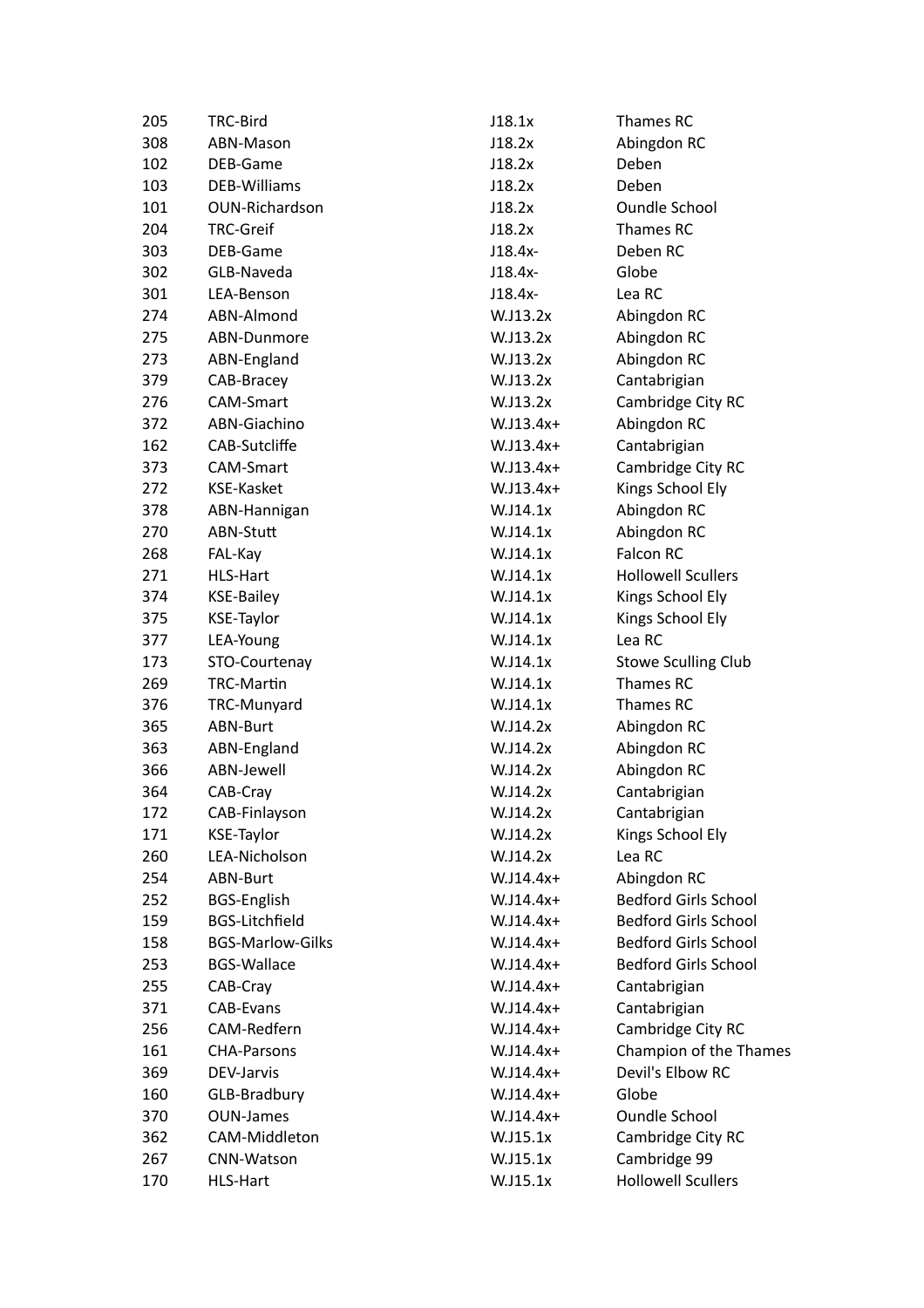| 263 | LEA-Bousfield                   | W.J15.1x    | Lea RC                     |
|-----|---------------------------------|-------------|----------------------------|
| 262 | LEA-Linden                      | W.J15.1x    | Lea RC                     |
| 261 | LEA-Roe                         | W.J15.1x    | Lea RC                     |
| 264 | OUN-Broadbent                   | W.J15.1x    | <b>Oundle School</b>       |
| 167 | <b>OUN-Doshi</b>                | W.J15.1x    | <b>Oundle School</b>       |
| 266 | OUN-Hodgson                     | W.J15.1x    | <b>Oundle School</b>       |
| 360 | OUN-O'Dea                       | W.J15.1x    | <b>Oundle School</b>       |
| 166 | <b>OUN-Pathak</b>               | W.J15.1x    | <b>Oundle School</b>       |
| 265 | OUN-Van de Braak                | W.J15.1x    | <b>Oundle School</b>       |
| 169 | PET-Firoozmand                  | W.J15.1x    | Peterborough City          |
| 168 | PET-Parker                      | W.J15.1x    | Peterborough City          |
| 361 | TRC-Forde                       | W.J15.1x    | Thames RC                  |
| 163 | TRC-Gallagher                   | W.J15.1x    | Thames RC                  |
| 164 | TRC-Havelock-Allan              | W.J15.1x    | Thames RC                  |
| 165 | TRC-Wollny                      | W.J15.1x    | Thames RC                  |
| 357 | CAM-Nielsen                     | W.J15.2x    | Cambridge City RC          |
| 258 | DEV-Dale                        | W.J15.2x    | Devil's Elbow RC           |
| 154 | KSE-Openshaw                    | W.J15.2x    | Kings School Ely           |
| 353 | <b>OUN-Carter</b>               | W.J15.2x    | <b>Oundle School</b>       |
| 259 | OUN-O'Dea                       | W.J15.2x    | <b>Oundle School</b>       |
| 354 | <b>OUN-Potter</b>               | W.J15.2x    | <b>Oundle School</b>       |
| 156 | OUN-Van de Braak                | W.J15.2x    | <b>Oundle School</b>       |
| 257 | STO-Gridneva, Fusco-House       | W.J15.2x    | <b>Stowe Sculling Club</b> |
| 356 | <b>TRC-Gallagher</b>            | W.J15.2x    | Thames RC                  |
| 155 | TRC-Hodgkin                     | W.J15.2x    | Thames RC                  |
| 355 | <b>TRC-Martin</b>               | W.J15.2x    | Thames RC                  |
| 157 | TRC-Munyard                     | W.J15.2x    | Thames RC                  |
| 153 | DEV-Jarvis                      | $W.J15.4x+$ | Devil's Elbow RC           |
| 368 | GLB-Bradbury                    | $W.J15.4x+$ | Globe                      |
| 367 | LEA-Roe                         | $W.J15.4x+$ | Lea RC                     |
| 251 | TRC-Ball                        | $W.J15.4x+$ | Thames RC                  |
| 218 | <b>CAM-Potterill</b>            | W.J16 4x-   | Cambridge City RC          |
| 359 | CAM-Bland                       | W.J16.1x    | Cambridge City RC          |
| 230 | <b>LEA-Willers Moore</b>        | W.J16.1x    | Lea RC                     |
| 231 | <b>TRC-Allen</b>                | W.J16.1x    | Thames RC                  |
| 232 | <b>TRC-Carter Edwards</b>       | W.J16.1x    | Thames RC                  |
| 358 | <b>TRC-Grussing</b>             | W.J16.1x    | Thames RC                  |
| 225 | ABN-Langdale                    | W.J16.2x    | Abingdon RC                |
| 140 | <b>CAB-Harris</b>               | W.J16.2x    | Cantabrigian               |
| 138 | GLB-Bradbury                    | W.J16.2x    | Globe                      |
| 139 | GLB-Webb                        | W.J16.2x    | Globe                      |
| 335 | KSE-Fialova                     | W.J16.2x    | Kings School Ely           |
| 334 | Lea/Sudbury: Willers Moore/Shaw | W.J16.2x    | Lea RC/ Sudbury            |
| 137 | LEA-Hardy                       | W.J16.2x    | Lea RC                     |
| 136 | <b>TRC-Allen</b>                | W.J16.2x    | Thames RC                  |
| 150 | <b>DEB-Aldous</b>               | W.J16.4x-   | Deben                      |
| 316 | GLB-Bradbury                    | W.J16.4x-   | Globe                      |
| 151 | CAB-Ikhile                      | $W.J16.4x+$ | Cantabrigian               |
| 152 | CAM-Black                       | W.J16.4x+   | Cambridge City RC          |
| 227 | CAB-Wilson                      | W.J17.1x    | Cantabrigian               |
|     |                                 |             |                            |